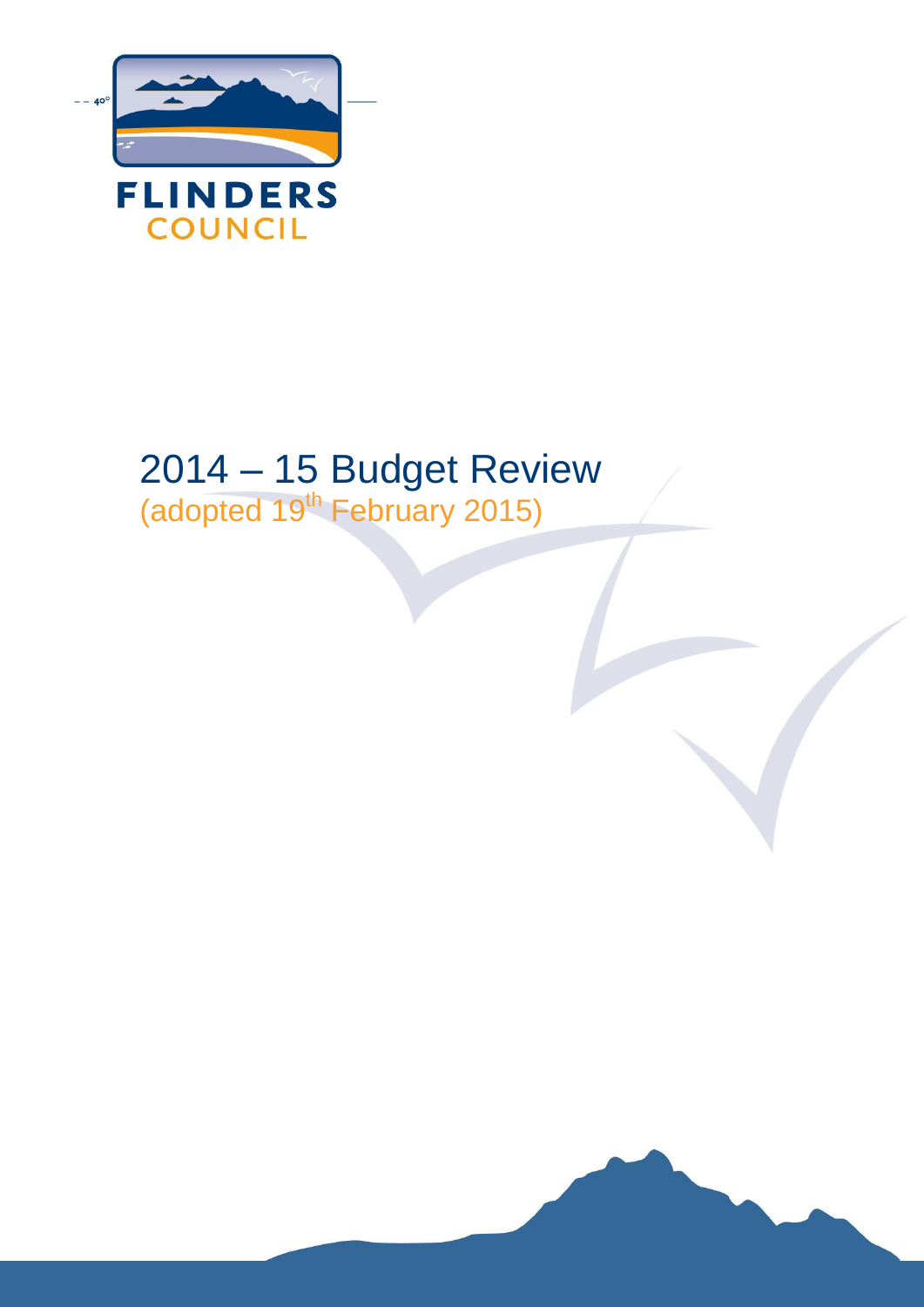# **10. Estimated Income Statement**

# **Estimated Income Statement 2014-15**

| <b>Description</b>                                 | <b>Budget</b><br>2014-15 | <b>Actual</b><br>30-Nov-14 | <b>Budget Review</b><br>2014-15 |
|----------------------------------------------------|--------------------------|----------------------------|---------------------------------|
| <b>Income</b>                                      |                          |                            |                                 |
| Rates & Charges                                    | 1,404,286                | 1,410,233                  | 1,409,742                       |
| <b>User Charges</b>                                | 774,582                  | 254,952                    | 777,618                         |
| Interest                                           | 221,200                  | 70,765                     | 221,200                         |
| Reimbursements                                     | 750                      | (673)                      | 750                             |
| Grants                                             | 1,832,957                | 1,111,631                  | 1,659,902                       |
| <b>Other Revenue</b>                               | 96,750                   | 22,047                     | 111,350                         |
| Profit (Loss) on Sale of Assets                    | 7,000                    |                            | 7,000                           |
| <b>Total Income</b>                                | 4,337,525                | 2,868,955                  | 4,187,562                       |
| <b>Expenses</b>                                    |                          |                            |                                 |
| <b>Employee Expenses</b>                           | 2,095,774                | 713,342                    | 2,096,935                       |
| <b>Materials &amp; Supplies</b>                    | 1,552,755                | 582,924                    | 1,600,205                       |
| Contractors                                        | 681,378                  | 159,264                    | 681,378                         |
| <b>Depreciation</b>                                | 1,359,000                |                            | 1,442,756                       |
| Other Expenditure                                  | 137,917                  | 3,370                      | 51,000                          |
| <b>Total Expenses</b>                              | 5,826,824                | 1,458,900                  | 5,872,274                       |
| <b>Operating Surplus (Deficit)</b>                 | (1,489,299)              | 1,410,056                  | (1,684,712)                     |
|                                                    |                          |                            |                                 |
| <b>Capital Grants and Contributions</b>            | 1,073,815                | 277,849                    | 1,000,883                       |
| <b>Total Surplus (Deficit)</b>                     | (415, 484)               | 1,687,905                  | (683, 829)                      |
| <b>Capital Expenses</b>                            |                          |                            |                                 |
| Capital Works Program                              | (3,398,417)              | 450,523                    | (3,856,958)                     |
| Depreciation                                       | 1,359,000                |                            | 1,442,756                       |
| <b>Transfer to Reserves</b>                        | 187,000                  |                            | 187,000                         |
| <b>Transfers from Reserves</b>                     | 848,228                  |                            | 848,228                         |
| <b>Total Capital Expenditure</b>                   | (1,004,189)              | 450,523                    | (1, 378, 974)                   |
|                                                    |                          |                            |                                 |
| <b>Total Surplus (Deficit) after Capital Items</b> | (1, 419, 673)            | 2,138,428                  | (2,062,803)                     |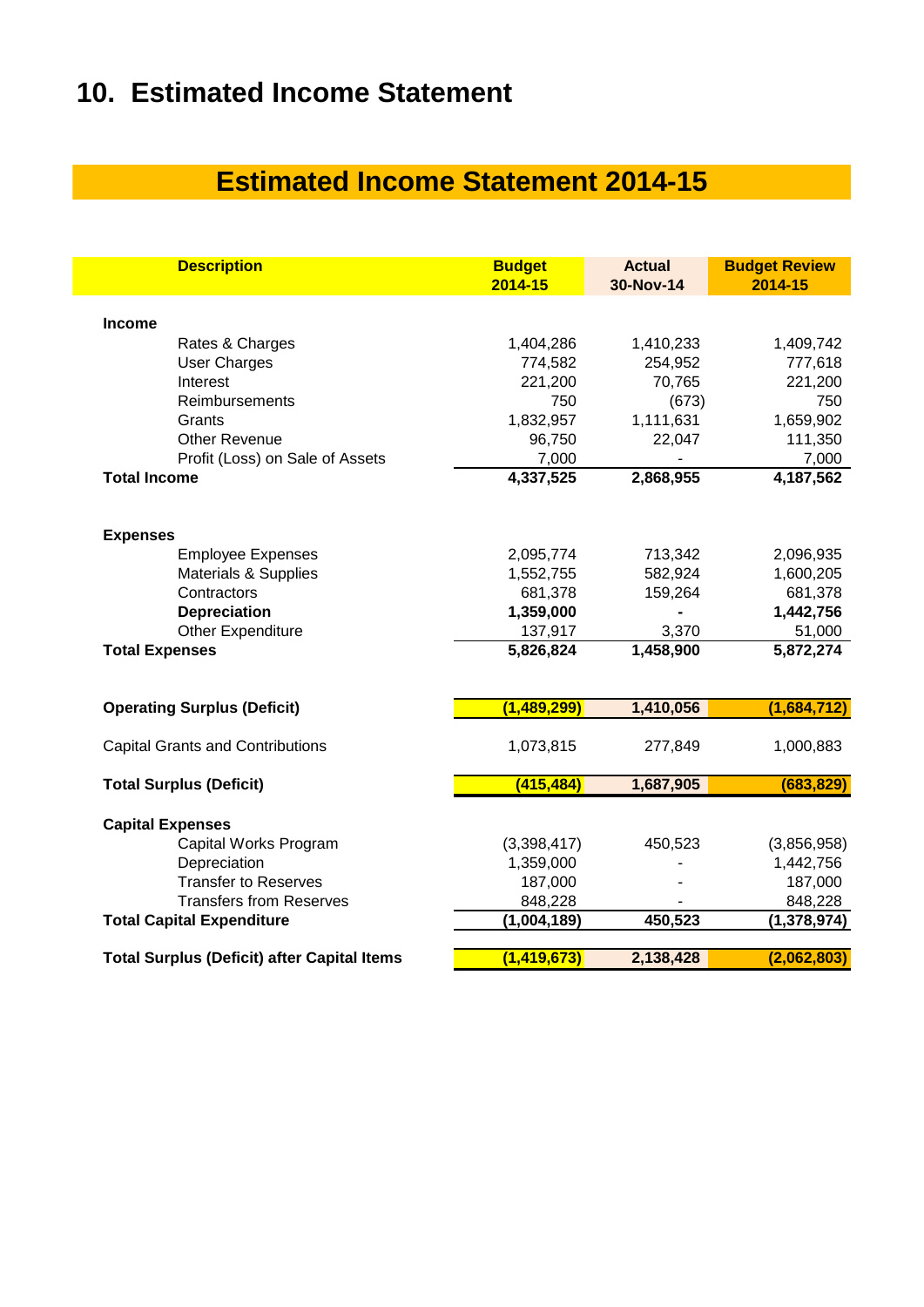## **8. Reserves**

|                                     |             | <b>Opening</b><br><b>Balance</b> | <b>Transfers</b><br><b>IN</b> | <b>Transfers</b><br><b>OUT</b> | <b>Closing</b><br><b>Balance</b> |
|-------------------------------------|-------------|----------------------------------|-------------------------------|--------------------------------|----------------------------------|
|                                     |             | $1-Jul-14$                       |                               |                                | 30-Jun-15                        |
|                                     |             |                                  |                               |                                |                                  |
| <b>Asset Revaluation Reserve</b>    |             |                                  |                               |                                |                                  |
|                                     | 2014-15     | 42,478,917                       | N/A                           | N/A                            | 42,478,917                       |
| Balance at EOY                      | 2013-14     | 42,478,917                       |                               |                                | 42,478,917                       |
| <b>Unallocated Cash Reserves</b>    |             |                                  |                               |                                |                                  |
| <b>Budget</b>                       | 2014-15     | 3,605,957                        | $\blacksquare$                | 260,728                        | 3,345,229                        |
| <b>Balance at EOY</b>               | 2013-14     | 3,605,957                        |                               |                                | 3,605,957                        |
| <b>Bequests Reserves</b>            |             |                                  |                               |                                |                                  |
| <b>Budget</b>                       | 2014-15     | 106,818                          |                               | ۰.                             | 106,818                          |
| Balance at EOY                      | 2013-14     | 106,818                          |                               |                                | 106.818                          |
| <b>Airport Cash Reserve</b>         |             |                                  |                               |                                |                                  |
| <b>Budget</b>                       | 2014-15     | 527,500                          | $\blacksquare$                | 527,500                        |                                  |
| <b>Balance at EOY</b>               | 2013-14     | 527,500                          |                               |                                | 527,500                          |
| <b>Infrastructure Asset Reserve</b> |             |                                  |                               |                                |                                  |
| <b>Budget</b>                       | 2014-15     | 39,000                           | 187,000                       | 60,000                         | 166,000                          |
| <b>Balance at EOY</b>               | 2013-14     | 66,000                           |                               |                                | 66,000                           |
| Ben Lomond Water Investment Reserve |             |                                  |                               |                                |                                  |
| <b>Budget</b>                       | 2014-15     | 58,213                           | $\overline{\phantom{a}}$      | $\overline{\phantom{a}}$       | 58,213                           |
| <b>Balance at EOY</b>               | 2013-14     | 58,213                           |                               |                                | 58,213                           |
|                                     |             |                                  |                               |                                |                                  |
| <b>TOTAL</b>                        | $2013 - 14$ | 46,816,405                       | 187,000                       | 848,228                        | 47,851,633                       |
| <b>TOTAL</b>                        | 2012-13     | 46,843,405                       |                               |                                | 46,843,405                       |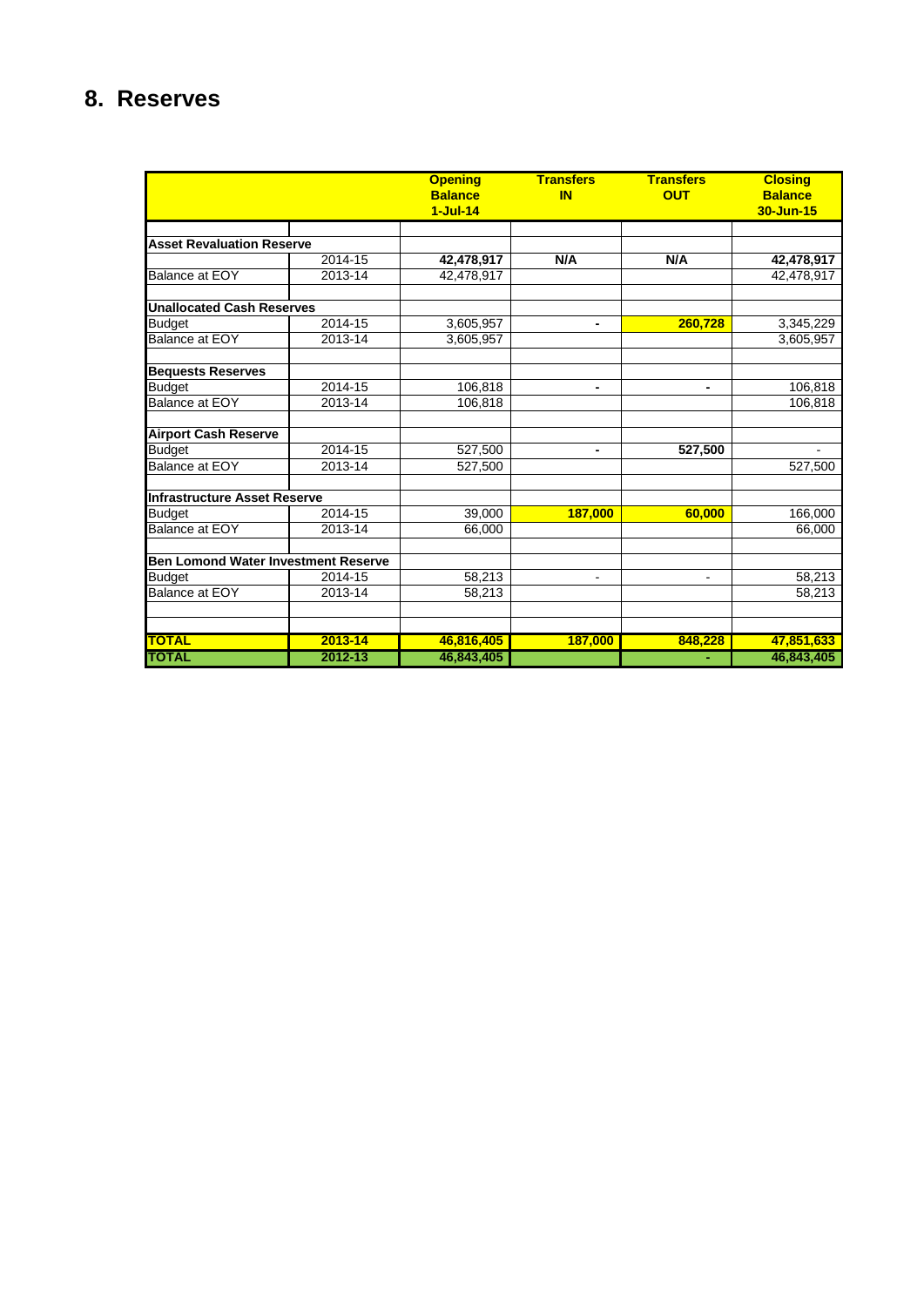# **9. Capital Works Program**

|                                                                                      |                          | Project            | <b>Budget</b>  | <b>Actual</b>  | <b>Budget Review</b> |
|--------------------------------------------------------------------------------------|--------------------------|--------------------|----------------|----------------|----------------------|
| <b>Administrative Support</b>                                                        | <b>Dept</b>              | <b>Code</b>        | 2014-15        | At 30 Nov 2014 | 2014-15              |
|                                                                                      |                          |                    |                |                |                      |
| <b>Office Computer Systems</b>                                                       | <b>ADM</b>               | CAPADMOCS1         | 12,000         | $\blacksquare$ | 12,000               |
| Records Management                                                                   | <b>ADM</b>               |                    | 10,000         |                | 10,000               |
| <b>Records Storage Facility</b>                                                      | ADM                      |                    | 5,000          |                | 5,000                |
|                                                                                      |                          |                    |                |                |                      |
| <b>Total Administrative Support</b>                                                  |                          |                    | 27,000         | ÷              | 27,000               |
| <b>Roads</b>                                                                         |                          |                    |                |                |                      |
|                                                                                      |                          |                    |                |                |                      |
| <b>Footpaths</b>                                                                     |                          |                    |                |                |                      |
| Footpaths Program                                                                    | <b>RDS</b>               | CAPRDSFP1          | 35,000         | 91             | 35,000               |
| <b>Sub-Total Footpaths</b>                                                           |                          |                    | 35,000         | 91             | 35,000               |
|                                                                                      |                          |                    |                |                |                      |
| <b>Bridges</b>                                                                       |                          |                    |                |                |                      |
| Samphire Bridge, Badger Corner Road WIP<br>Capital Improvements - Bridge Guard Rails | <b>RDS</b>               |                    | $\blacksquare$ | $\blacksquare$ | $\sim$               |
|                                                                                      | RDS                      | CAPRDSBG1          | 60.000         | $\blacksquare$ | 60.000               |
|                                                                                      |                          |                    |                |                |                      |
| <b>Sub-Total Bridges</b>                                                             |                          |                    | 60,000         | $\blacksquare$ | 60,000               |
|                                                                                      |                          |                    |                |                |                      |
| <b>Quarry</b><br>Lughrata Quarry Development                                         |                          |                    |                |                |                      |
|                                                                                      | <b>RDS</b>               | CAPRDSLQ1          | 260,728        | 12,392         | 260,728              |
|                                                                                      |                          |                    |                |                |                      |
| <b>Reseals</b><br>Esplanade, Whitemark                                               | <b>RDS</b>               | CAPRS1             | 5,787          | $\blacksquare$ | 1,700                |
| Gunter Street                                                                        | <b>RDS</b>               | CAPRS2             | 14,000         | $\blacksquare$ | 2,300                |
| James Court                                                                          | <b>RDS</b>               | CAPRS3             | 6,000          | $\blacksquare$ | 1,000                |
| ackrana Road.                                                                        | <b>RDS</b>               | CAPRS4             | 89,976         | 449            | 22,000               |
| Memana Road                                                                          | <b>RDS</b>               | CAPRS5             | 144,744        | 914            | 35,500               |
| <b>Melrose Road</b>                                                                  | <b>RDS</b>               | CAPRS6             | 65,586         | 626            | 16,500               |
| Palana Road - Reseal                                                                 | <b>RDS</b>               | CAPRS7             | 89,976         | 449            | 22,000               |
| Palana Road - Reconstruction & seal                                                  | <b>RDS</b>               | CAPRS7             | 106,551        | 18,462         | 106,551              |
| <b>Thule Road</b>                                                                    | <b>RDS</b>               | CAPRS8             | 52,083         | $\sim$         | 13,000               |
| Purchase of bitumen sprayer truck & two new spreader boxes                           |                          |                    |                |                | 450,000              |
| Stock on hand.                                                                       | <b>RDS</b>               |                    |                |                | 454,152              |
| <b>Sub-Total Reseals</b>                                                             |                          |                    | 574,703        | 20,900         | 1,124,703            |
|                                                                                      |                          |                    |                |                |                      |
|                                                                                      |                          |                    |                |                |                      |
| <b>Resheeting</b>                                                                    |                          |                    |                |                |                      |
| Reedy Lagoon Road<br>Summer Camp & Lookout Roads                                     | <b>RDS</b>               | CAPRG36            | 10,347         |                | 10,347               |
|                                                                                      | <b>RDS</b>               | CAPRG11            | 4,934          |                | 4,934                |
| Wallanippi Road<br>Cameron's Inlet Road                                              | <b>RDS</b><br><b>RDS</b> | CAPRG14<br>CAPRG16 | 5,720          | $\bullet$      | 5,720                |
| Fairhaven Road                                                                       | <b>RDS</b>               | CAPRG17            | 13,519         |                | 13,519<br>9,798      |
| Conways Road                                                                         | <b>RDS</b>               | CAPRG19            | 9,798<br>4,900 |                | 4,900                |
| Lees Road                                                                            | <b>RDS</b>               | CAPRG20            | 4,901          | $\sim$         | 4,901                |
| Memana Road                                                                          | <b>RDS</b>               | CAPRG5             | 10,347         | $\blacksquare$ | 10,347               |
|                                                                                      |                          |                    |                |                |                      |
| <b>Sub-Total Resheeting</b>                                                          |                          |                    | 64,466         | $\blacksquare$ | 64,466               |
| <b>TOTAL Roads</b>                                                                   |                          |                    |                |                |                      |
|                                                                                      |                          |                    | 994,897        | 33,383         | 1,544,897            |
| <b>Waste Management</b>                                                              |                          |                    |                |                |                      |
|                                                                                      |                          |                    |                |                |                      |
| Whitemark/Lady Barron site improvements                                              | <b>WST</b>               | CAPWST1            | 80,000         | 14,253         | 80,000               |
| Cape Barren Is - New Waste Site                                                      | WST                      |                    | 21,262         |                | 21,262               |
| <b>Effluent Reuse Project</b>                                                        | <b>WST</b>               | CAPWST2            | 80,000         |                | 80,000               |
| <b>TOTAL Waste Management</b>                                                        |                          |                    | 181,262        | 14,253         | 181,262              |
|                                                                                      |                          |                    |                |                |                      |
| Town Maintenance (Buildings, Parks, Reserves & Funeral                               |                          |                    |                |                |                      |
| Services)                                                                            |                          |                    |                |                |                      |
| <b>Art Gallery</b>                                                                   |                          | CAPTMTAG1          | 10,000         | 8,086          | 11,359               |
| Whitemark Hall (FAEC)                                                                | <b>TMT</b>               | CAPTMTWH1          | 32,090         | 18,742         | 32,090               |
| Anzac Centenary                                                                      | <b>TMT</b>               | CAPANZ1            | 9,000          | 10,876         | 13,134               |
| House 1 (Robert St)                                                                  | <b>TMT</b>               | CAPTMTC1           | 9,465          | 915            | 9,465                |
| House 3 (Martin St)                                                                  | <b>TMT</b>               | CAPTMTC2           | 1,500          |                | 1,500                |
| Child Care Centre                                                                    | <b>TMT</b>               | CAPTMTCC1          | 1,550          | $\blacksquare$ | 1,550                |
| Depot Office                                                                         | <b>TMT</b>               | CAPTMTD1           | 5,000          | $\blacksquare$ | 5,000                |
| Emita Hall                                                                           | <b>TMT</b>               | CAPTMTE1           | 163,099        | 122,472        | 163,099              |
| Lady Barron Hall Upgrade                                                             | <b>TMT</b>               | CAPTMTH1           | 220,000        | 395            | 220,000              |
| Lady Barron Tennis Courts                                                            | <b>TMT</b>               | CAPTMTTT1          | 9,000          |                | 9,000                |
| LB Marine Facilities Upgrade                                                         | <b>TMT</b>               | CAPTNTLMP1         | 100,000        | $\sim$         | 100,000              |
| Yellow Beach - Water Tank                                                            | <b>TMT</b>               | CAPTMTY1           | 5,000          | $\blacksquare$ | 5,000                |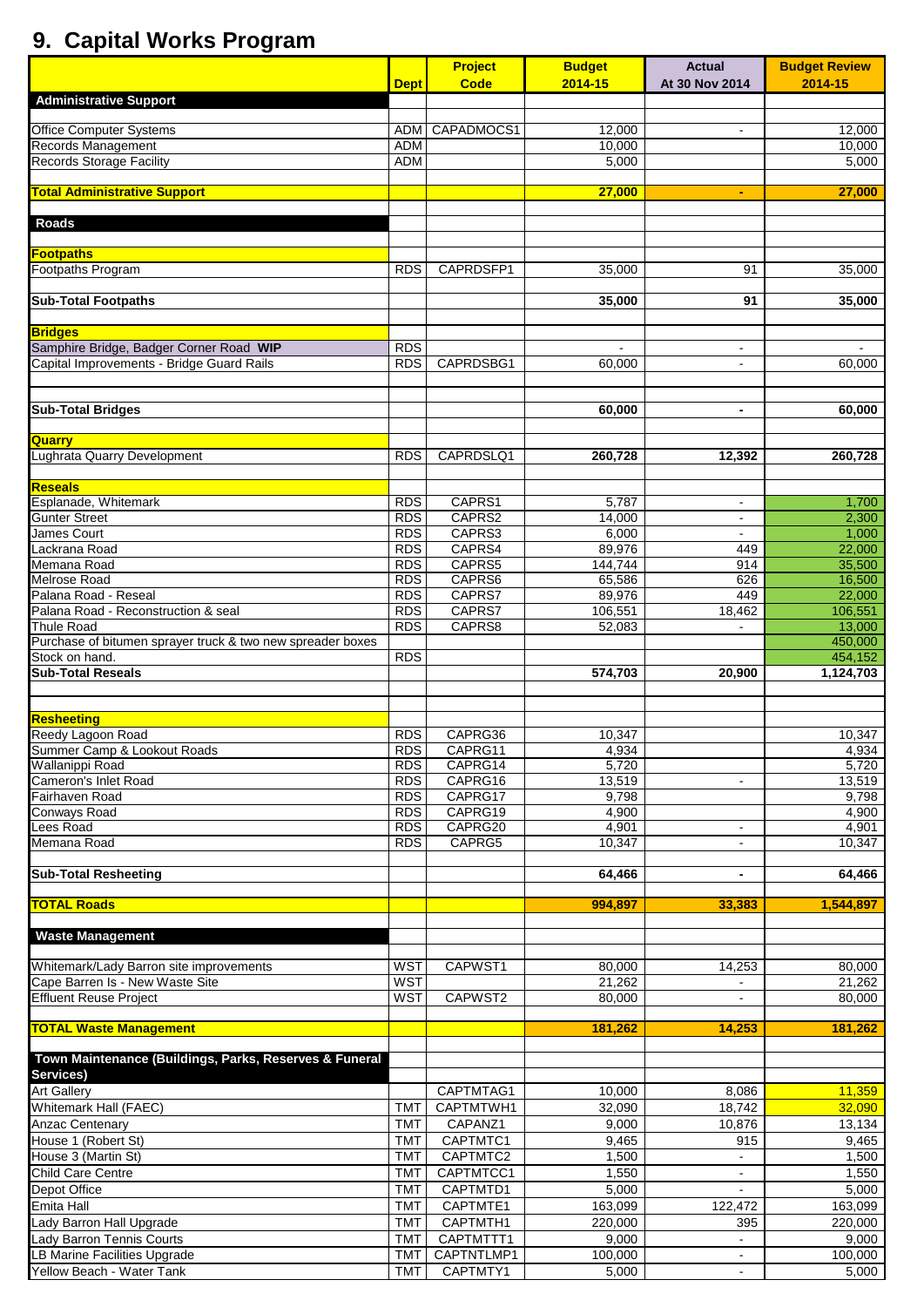| <b>TOTAL Capital Works</b>                                                 |            |           | 3,398,417 | 450,523 | 3,856,958 |
|----------------------------------------------------------------------------|------------|-----------|-----------|---------|-----------|
|                                                                            |            |           |           |         |           |
| <b>TOTAL Plant &amp; Equipment</b>                                         |            |           | 177,000   | 142,305 | 219,305   |
| Slasher                                                                    | <b>PLT</b> |           | 15,000    |         | 15,000    |
| D6 Bulldozer                                                               | PLT        |           | 150.000   | 142,305 | 142,305   |
| Kerb Machine                                                               | PLT        |           | 12,000    |         | 12,000    |
| <b>Mulching Head</b>                                                       | <b>PLT</b> |           |           |         | 50,000    |
| <b>Plant &amp; Equipment</b>                                               |            |           |           |         |           |
|                                                                            |            |           |           |         |           |
| <b>TOTAL Airport</b>                                                       |            |           | 1.151.018 | 60.482  | 992.018   |
| <b>Airport Business Plan</b>                                               | <b>AIR</b> |           | 100,000   | 4,634   | 20,000    |
| <b>Airport Terminal</b>                                                    | AIR        |           | 15.000    |         | 15,000    |
| Airport Runway Upgrade                                                     | <b>AIR</b> |           | 200,000   | 3,183   | 100,000   |
| Excavator                                                                  | <b>AIR</b> |           | 50.000    | 71.700  | 71.000    |
| Apron Extension (RAAP Funding) 2nd Funding Round                           | <b>AIR</b> |           | 786,018   | 60,482  | 786,018   |
| <b>Airport</b>                                                             |            |           |           |         |           |
|                                                                            |            |           |           |         |           |
| <b>TOTAL Town Maintenance</b>                                              |            |           | 867,240   | 200,100 | 892,476   |
| Whitemark Showgrounds                                                      | <b>TMT</b> |           |           | 10,643  | 10,643    |
| Demolition of Summer Camp                                                  | <b>TMT</b> |           |           |         |           |
| Signage                                                                    | <b>TMT</b> | CAPTMTS1  | 10.000    |         | 11,100    |
| Depot Workshop Shed                                                        | <b>TMT</b> | CAPTMTDS1 | 30.000    | 16,100  | 30.000    |
| Crown Land Transfer                                                        | <b>TMT</b> | CAPTMTCL1 | 20,000    |         | 28,000    |
| Hearse                                                                     | <b>TMT</b> | CAPTMTH1  | 15,000    |         | 15,000    |
| Public Toilet upgrades x 3                                                 | <b>TMT</b> | CAPTMTPT1 | 60,000    | 890     | 60,000    |
| CBI Community Hall Upgrade                                                 | <b>TMT</b> |           |           |         |           |
| Funeral Services (equipment upgrade) NEW                                   | <b>TMT</b> | CAPTMTFS1 | 4,641     | 5,130   | 4,641     |
| Whitemark Beautification/Foreshore Upgrade<br>Whitemark Boat Jetty upgrade | <b>TMT</b> | CAPTMTBJ1 | 19,720    | 14,939  | 19,720    |
|                                                                            | <b>TMT</b> | CAPTMTF1  | 140,875   |         | 140,875   |
| Civic Centre Dev at FAEC (now Rose Garden Upgrade)                         | <b>TMT</b> | CAPTMTWH1 | 1.300     | 1.555   | 1,300     |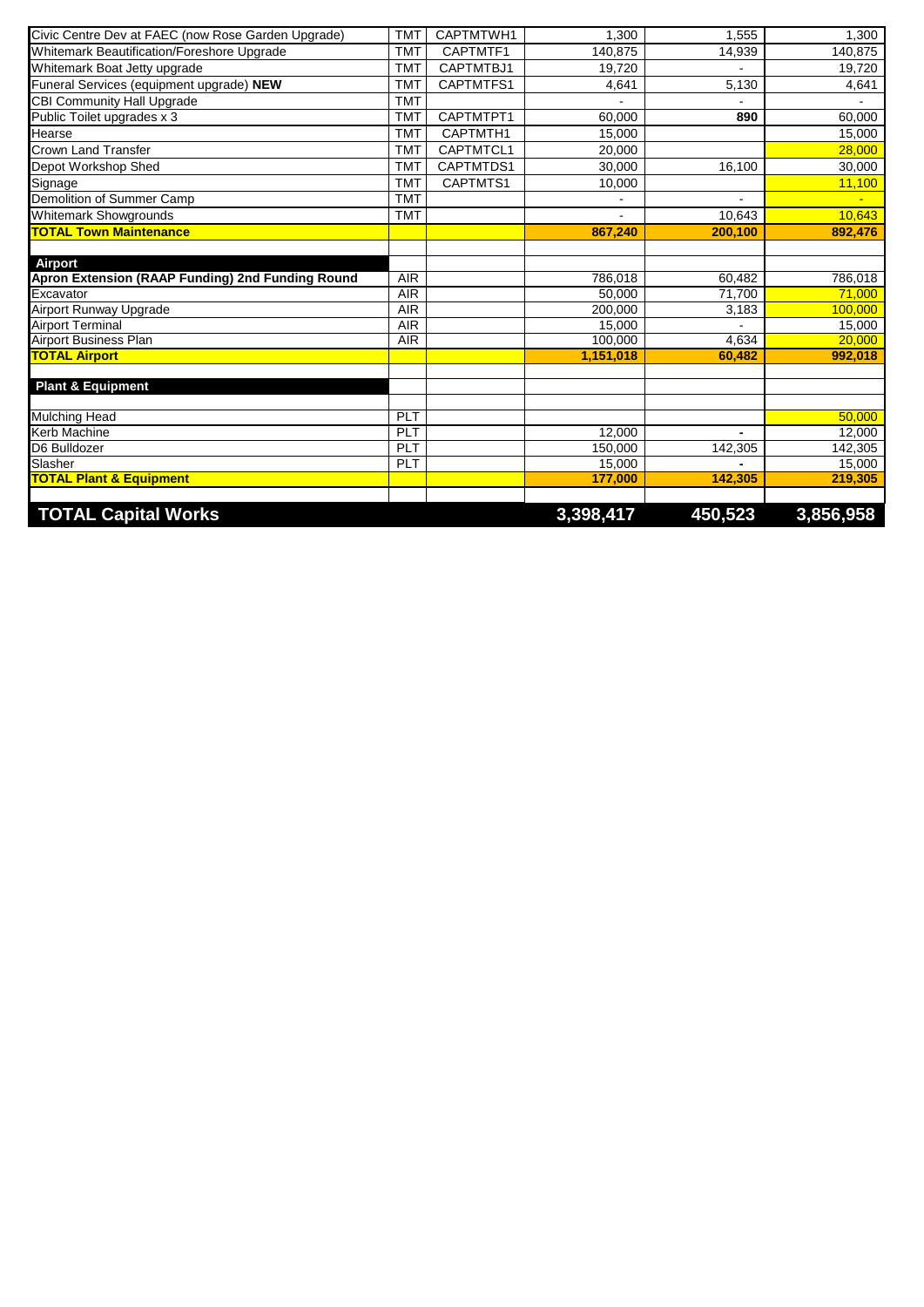## **Corporate Services Division**

### **Core Activities**

The Corporate Services Division incorporates General Administration and Governance Areas.

### **2014-15 BUDGET DRAFT**

| <b>Corporate Division</b>       | <b>Income</b> | <b>Expenditure</b> | <b>Net Cost</b> |
|---------------------------------|---------------|--------------------|-----------------|
|                                 |               |                    |                 |
| <b>Corporate Services</b>       | 293.405       | 839.531            | 546.126         |
| Goverance                       | 2.070.072     | 777.722            | (1, 292, 350)   |
| <b>Total Corporate Division</b> | 2,363,477     | 1,617,253          | (746, 224)      |

**Program:** Corporate Services Division

| <b>Description</b>              | <b>Budget</b><br>2014-15 | <b>Actual at</b><br>30-Nov-14 | <b>Budget Review</b><br>2014-15 |
|---------------------------------|--------------------------|-------------------------------|---------------------------------|
| <b>Operating Income</b>         | \$                       | \$                            | \$                              |
| Rates                           | 1,230,535                | 1,235,493                     | 1,235,002                       |
| <b>User Charges</b>             | 12,300                   | 1.960                         | 12,300                          |
| Interest                        | 221,200                  | 70,765                        | 221,200                         |
| Reimbursements                  | 500                      | (673)                         | 500                             |
| Grants                          | 689,649                  | 498,738                       | 673,475                         |
| Grants - Capital                | 250,000                  | 175,000                       | 175,000                         |
| Other                           | 46,000                   | 4,003                         | 46,000                          |
| <b>Total Income</b>             | 2,450,184                | 1,985,285                     | 2,363,477                       |
| <b>Operating Expenditure</b>    |                          |                               |                                 |
| <b>Employee Expenses</b>        | 669,250                  | 263,936                       | 670,250                         |
| Materials & Supplies            | 685.643                  | 368,770                       | 703,693                         |
| Contracts                       | 216.670                  | 57,217                        | 216,670                         |
| Depreciation                    | 25,000                   |                               | 26,640                          |
| Other                           | 500                      |                               |                                 |
| <b>Total Expenditure</b>        | 1,597,063                | 689,924                       | 1,617,253                       |
| <b>Net Operating Cost</b>       | 853,121                  | 1,295,362                     | 746,224                         |
|                                 |                          |                               |                                 |
| Profit (Loss) on Sale of Assets |                          |                               |                                 |
| Depreciation & Amortisation     | 25,000                   |                               | 26,640                          |
| <b>Capital Works</b>            | (27,000)                 |                               | (27,000)                        |
|                                 | 851,121                  | 1,295,362                     | 745,864                         |

| <b>Operating Budget - Revenue</b>                       |                          |                               |                                 |  |  |
|---------------------------------------------------------|--------------------------|-------------------------------|---------------------------------|--|--|
| <b>Description</b>                                      | <b>Budget</b><br>2014-15 | <b>Actual at</b><br>30-Nov-14 | <b>Budget Review</b><br>2014-15 |  |  |
| <b>Corporate Revenue</b>                                |                          |                               |                                 |  |  |
| Fire Levy - All                                         | 56.105                   | 56.595                        | 56.105                          |  |  |
| Other Revenue (GST Free)                                | 2,000                    | 1,964                         | 2,000                           |  |  |
| Other Revenue (GST Payable)                             | 2.000                    | 1,360                         | 2.000                           |  |  |
| Commissons                                              |                          |                               |                                 |  |  |
| Meeting Room & Facilities Hire                          | 500                      |                               | 500                             |  |  |
| 132 & 337 Certificates (and rates notices)              | 10.000                   | 1.351                         | 10.000                          |  |  |
| Photocopies/Facsimiles                                  | 1,000                    | 609                           | 1,000                           |  |  |
| <b>Equipment Hire</b>                                   | 100                      |                               | 100                             |  |  |
| Hall & Sports Stadiums Hire                             | 500                      |                               | 500                             |  |  |
| Interest Income                                         | 200.200                  | 60,802                        | 200.200                         |  |  |
| Interest & Penalties on overdue Rates                   | 21,000                   | 9,963                         | 21,000                          |  |  |
| <b>Subtotal Corporate (ADM)</b>                         | 293,405                  | 132,644                       | 293,405                         |  |  |
| Governance Revenue                                      |                          |                               |                                 |  |  |
| General Rate - All                                      |                          |                               |                                 |  |  |
|                                                         | 1,174,430                | 1,178,897<br>164              | 1,178,897                       |  |  |
| Other Revenue (GST Free)<br>Other Revenue (GST Payable) | 2,000<br>10,000          | 515                           | 2,000<br>10,000                 |  |  |
| Flinders Arts & Entertainment Centre Hire               | 200                      |                               | 200                             |  |  |
| TasWater Water Equiv/Dividends                          | 30,000                   |                               | 30,000                          |  |  |
| Pensioner Remission (Fire Levy)                         | 500                      | (673)                         | 500                             |  |  |
| Pensioner Remission - State Govt. 30%                   |                          |                               |                                 |  |  |
| Grants - Financial Assistance Grant                     | 689,649                  | 498,738                       | 673,475                         |  |  |
| Grants - Other Capital                                  |                          |                               |                                 |  |  |
| Grants - Other Non Capital                              | 250,000                  | 175,000                       | 175,000                         |  |  |
| Subtotal Governance (GOV)                               | 2,156,779                | 1,852,641                     | 2,070,072                       |  |  |
|                                                         |                          |                               |                                 |  |  |
| Total Revenue Corporate Serv Divn.                      | 2,450,184                | 1,985,285                     | 2,363,477                       |  |  |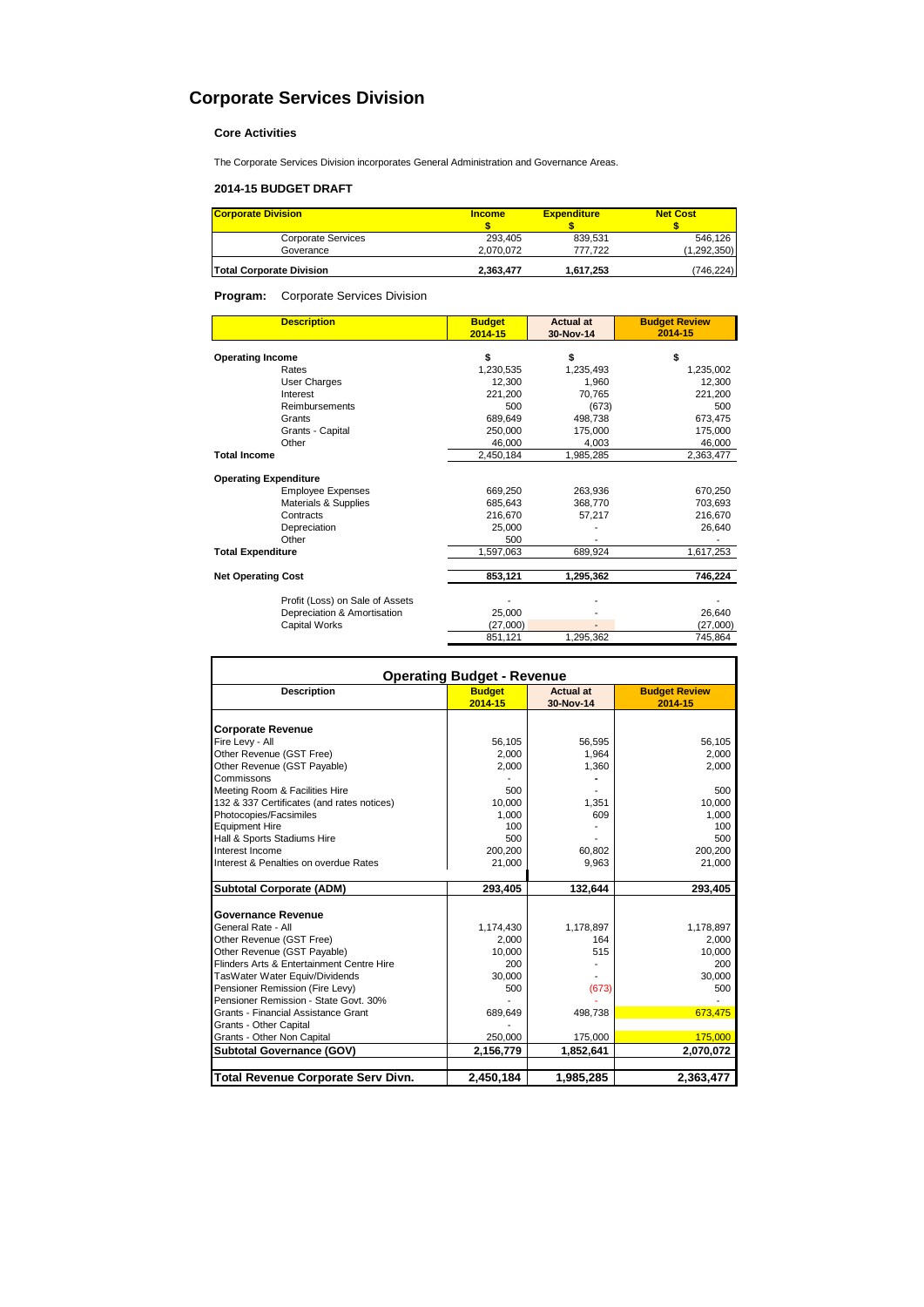| <b>Operating Budget - Expenditure</b>                              |                          |                               |                                 |  |  |
|--------------------------------------------------------------------|--------------------------|-------------------------------|---------------------------------|--|--|
| <b>Description</b>                                                 | <b>Budget</b><br>2014-15 | <b>Actual at</b><br>30-Nov-14 | <b>Budget Review</b><br>2014-15 |  |  |
| Corporate Expenditure                                              |                          |                               |                                 |  |  |
| Salaries & Wages                                                   | 324,055                  | 114,042                       | 324,055                         |  |  |
| Overtime                                                           | 4,500                    | 1,113                         | 4,500                           |  |  |
| Payroll Tax                                                        | 38,000                   | 14,929                        | 38,000                          |  |  |
| Fringe Benefits Tax (FBT)                                          | 3,272                    | 814                           | 3,272                           |  |  |
| Workers Comp Insurance<br>Medical Costs (W/Comp)                   | 24,145                   | 28,521                        | 24,145                          |  |  |
| Superannuation                                                     | 40,507                   | 13,378                        | 40,507                          |  |  |
| Allowances                                                         | 1,040                    | 309                           | 1,040                           |  |  |
| Training                                                           | 15,000                   | 163                           | 15,000                          |  |  |
| Conferences and Seminars                                           | 2,500                    |                               | 2,500                           |  |  |
| Uniforms & Protective Clothing<br><b>Staff Amenities</b>           | 2,200                    | 548                           | 2,200                           |  |  |
| Advertising                                                        | ÷,                       | 395                           | 500                             |  |  |
| <b>Audit Fees</b>                                                  | 19,800                   | 4,805                         | 25,000                          |  |  |
| <b>Bank Charges</b>                                                | 9,500                    | 4,632                         | 9,500                           |  |  |
| Cleaning Items                                                     | 500                      | 29                            | 500                             |  |  |
| Computer Hardware Purchase                                         |                          |                               |                                 |  |  |
| Computer Software Purchase                                         | ÷,                       |                               |                                 |  |  |
| <b>Computer Consumables</b><br><b>IT Expenses</b>                  | 24,400                   | 8,984                         | 24,400                          |  |  |
| Computer Training                                                  |                          |                               |                                 |  |  |
| <b>Computing Consultancies</b>                                     |                          |                               |                                 |  |  |
| <b>Computing Lease Charges</b>                                     | 26,728                   | 27,118                        | 26,728                          |  |  |
| Computing Licence Fees / Maint.                                    | 12,500                   | 409                           | 12,500                          |  |  |
| Consultancy - Brighton Council & Meander Valley                    |                          |                               |                                 |  |  |
| Consulting / Contractor Services                                   | 46,670                   | 34,295                        | 46,670                          |  |  |
| Debt Collection<br>Consultancy - Northern Midlands Council         | 1,500<br>$\blacksquare$  | 6,114                         | 8,000                           |  |  |
| Utility Costs (Power, Gas & Water)                                 |                          |                               |                                 |  |  |
| Fire Service Levy                                                  | 54,000                   | 13,465                        | 54,000                          |  |  |
| Freight                                                            | 600                      | 85                            | 600                             |  |  |
| General Expenses                                                   | 1,000                    | 2,141                         | 1,000                           |  |  |
| Insurance - General                                                | 27,414                   | 24,826                        | 27,414                          |  |  |
| Land Tax                                                           | 28,000                   | 19,912                        | 28,000                          |  |  |
| Legal Expenses                                                     |                          |                               |                                 |  |  |
| Materials & Equipment<br>Photocopier                               | 1,000<br>16,500          | 8,693                         | 1,000<br>16,500                 |  |  |
| Postage                                                            | 3,000                    | 912                           | 3,000                           |  |  |
| <b>Printing and Stationery</b>                                     | 2,750                    | 1,362                         | 2,750                           |  |  |
| Plant Hire - Internal Charges                                      | 1,000                    | 1,127                         | 1,000                           |  |  |
| Roundings Account                                                  | 10                       | 0                             | 10                              |  |  |
| Security & Fire Prevention                                         | 100                      |                               | 100                             |  |  |
| Settlement Discount - Rates Payments                               | 15,500                   | 15,750                        | 15,500                          |  |  |
| Subscriptions/Publications                                         | 2,000                    | 156                           | 2.000                           |  |  |
| <b>Supplementary Revaluations</b><br>Telephone incl Fax & Internet | 3,000<br>38,000          | 3,805<br>18,289               | 3,000<br>38,000                 |  |  |
| <b>Travel Expenses</b>                                             | 10,000                   | 5,545                         | 10,000                          |  |  |
| Depreciation - Furniture & Fittings                                | 16,000                   |                               | 18,000                          |  |  |
| Amortisation Expense - Municipal Revaluation                       | 9,000                    |                               | 8,640                           |  |  |
| Bad & Doubtful Debts                                               | 500                      |                               |                                 |  |  |
| Subtotal Corporate (ADM)                                           | 826.191                  | 376.667                       | 839.531                         |  |  |
| Governance                                                         |                          |                               |                                 |  |  |
| Salaries & Wages                                                   | 207,761                  | 81,036                        | 207,761                         |  |  |
| Overtime                                                           |                          | 465                           | 1,000                           |  |  |
| Superannuation                                                     | 25,970                   | 8,273                         | 25,970                          |  |  |
| Allowances<br>Training                                             | 13,000                   | ٠                             | 13,000                          |  |  |
| <b>Conferences and Seminars</b>                                    | 5,000                    |                               | 5,000                           |  |  |
| <b>Uniforms</b>                                                    |                          | 344                           | 350                             |  |  |
| Advertising                                                        | 4,000                    | 2,177                         | 4,000                           |  |  |
| Computer Hardware Purchase                                         |                          |                               |                                 |  |  |
| <b>IT Expenses</b>                                                 | 7,000                    | 8,850                         | 7,000                           |  |  |
| Consulting / Contractor Services                                   | 170,000                  | 22,923                        | 170,000                         |  |  |
| <b>Council Member Allowances</b><br>Council Member Expenses        | 77,500                   | 35,768                        | 77,500                          |  |  |
| Donations and Gifts                                                | 15,000<br>13,500         | 8,180<br>4,005                | 15,000<br>12,500                |  |  |
| <b>Election Costs</b>                                              | 500                      | 383                           | 7,000                           |  |  |
| Freight                                                            | 250                      | 14                            | 250                             |  |  |
| General Expenses                                                   | 120,000                  | 64,565                        | 120,000                         |  |  |
| Insurance - General                                                | 3,641                    | 3,827                         | 3,641                           |  |  |
| Insurance - Excess                                                 |                          |                               |                                 |  |  |
| Legal Expenses                                                     | 15,000                   | 14,452<br>4                   | 15,000<br>50                    |  |  |
| Materials<br>Postage                                               | 50<br>1,000              | 485                           | 1,000                           |  |  |
| <b>Printing and Stationery</b>                                     | 3,000                    | 556                           | 3,000                           |  |  |
| Plant Hire - Internal Charges                                      | 9,500                    | 4,993                         | 9,500                           |  |  |
| Subscriptions/Publications                                         | 35,000                   | 36,035                        | 35,000                          |  |  |
| Telephone inc Internet                                             | 11,500                   | 5,121                         | 11,500                          |  |  |
| <b>Travel Expenses</b>                                             | 30,000                   | 10,629                        | 30,000                          |  |  |
| Web Page Design & Modifications                                    | 2,500                    |                               | 2,500                           |  |  |
| Wreaths/Flowers                                                    | 200                      | 173                           | 200                             |  |  |
| Subtotal Governance (GOV)                                          | 770,872                  | 313,256                       | 777,722                         |  |  |
| <b>Total Expenditure Corporate Serv Dvn.</b>                       | 1,597,063                | 689,924                       | 1,617,253                       |  |  |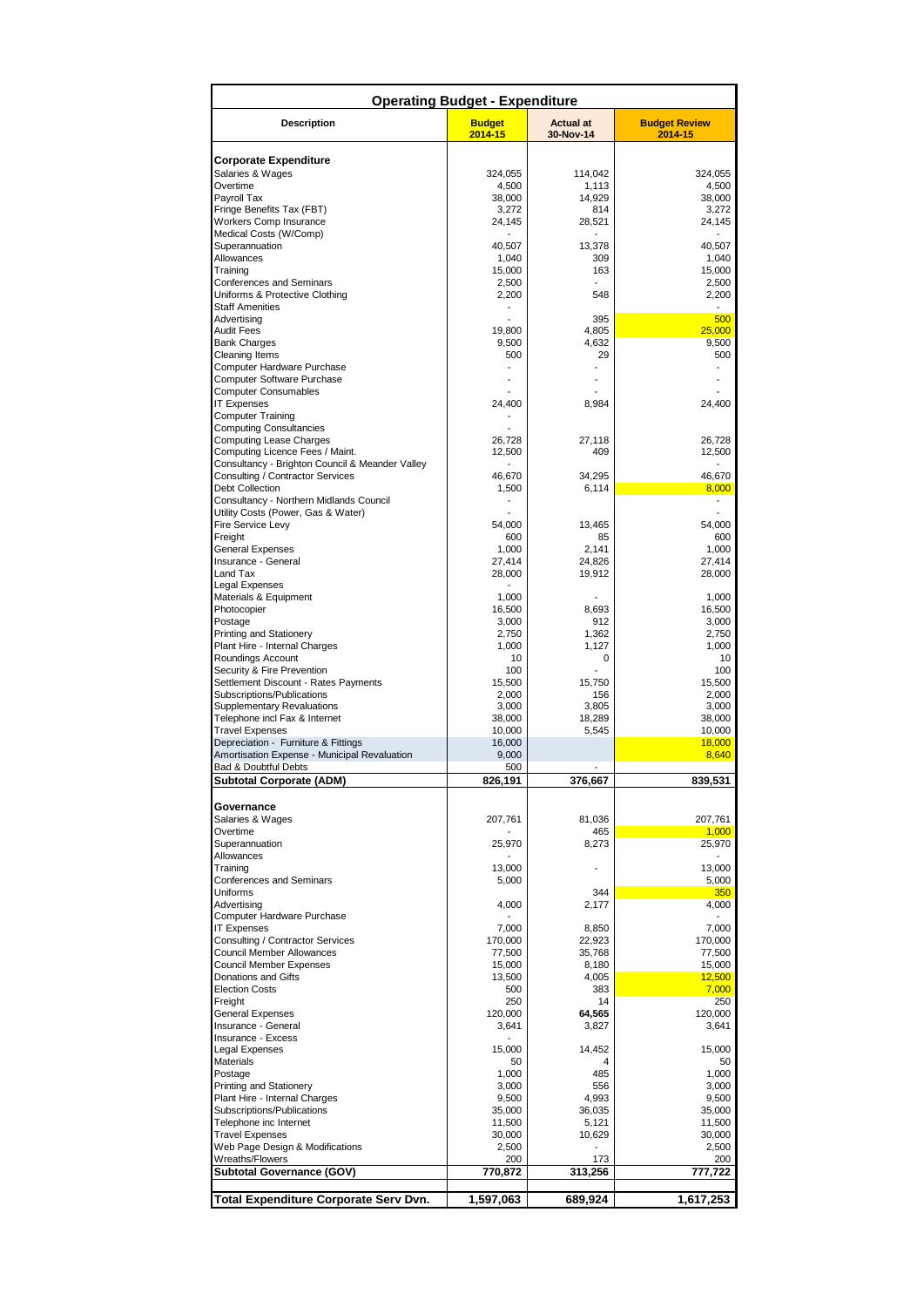## **Roads Division**

#### **Core Activities**

The Road Division is part of the Works & Services Department.

### **2013-14 BUDGET REVIEW**

| <b>Roads Division</b>       | Income  | Expenditure | <b>Net Cost</b> |
|-----------------------------|---------|-------------|-----------------|
|                             |         |             |                 |
| <b>Total Roads Division</b> | 958.972 | .493.523    | 534,551         |

### **Program:** Roads Division

| <b>Description</b>              | <b>Budget</b><br>$2014 - 15$ | <b>Actual</b><br>30-Nov-14 | <b>Budget Review</b><br>2014-15 |
|---------------------------------|------------------------------|----------------------------|---------------------------------|
| <b>Operating Income</b>         | \$                           | \$                         | \$                              |
| Grants - FAGS                   | 702,861                      | 162,001                    | 625,404                         |
| Grants - Roads to Recovery      | 195,000                      | 102,849                    | 197,068                         |
| Grants - Other                  | 135,000                      |                            | 135,000                         |
| Other                           | 1,500                        |                            | 1,500                           |
| <b>Total Income</b>             | 1,034,361                    | 264,850                    | 958,972                         |
| <b>Operating Expenditure</b>    |                              |                            |                                 |
| <b>Employee Expenses</b>        | 257,207                      | 65,937                     | 257,207                         |
| Materials & Supplies            | 276,800                      | 57,572                     | 276,800                         |
| Contracts                       | 74,400                       | 59,640                     | 74,400                          |
| Depreciation                    | 983,112                      |                            | 885,116                         |
| Other                           |                              |                            |                                 |
| <b>Total Expenditure</b>        | 1,591,519                    | 183,148                    | 1,493,523                       |
| <b>Net Operating Cost</b>       | (557, 158)                   | 81,701                     | (534, 551)                      |
| Profit (Loss) on Sale of Assets |                              |                            |                                 |
| Depreciation                    | 983,112                      |                            | 885,116                         |
| Capital Works                   | (994,897)                    | 33,383                     | (1,544,897)                     |
|                                 | (568,943)                    | 115,084                    | (1, 194, 332)                   |

| <b>Operating Budget - Revenue</b>             |                                       |               |                      |  |  |
|-----------------------------------------------|---------------------------------------|---------------|----------------------|--|--|
| <b>Description</b>                            | <b>Budget</b>                         | <b>Actual</b> | <b>Budget Review</b> |  |  |
|                                               | 2014-15                               | 30-Nov-14     | 2014-15              |  |  |
|                                               |                                       |               |                      |  |  |
| <b>Roads Revenue</b>                          |                                       |               |                      |  |  |
| Other Revenue (GST Free)                      | 500                                   |               | 500                  |  |  |
| Other Revenue (GST Payable)                   | 1,000                                 |               | 1,000                |  |  |
| Grants - Financial Assistance Grant           | 702,861                               | 162.001       | 625,404              |  |  |
| Grants - Roads to Recovery                    | 195,000                               | 102,849       | 197,068              |  |  |
| Grants - Roads (DIER Heavy Vehicle Motor Tax) | 135,000                               |               | 135,000              |  |  |
| <b>Total Revenue Roads (RDS)</b>              | 1,034,361                             | 264,850       | 958,972              |  |  |
|                                               |                                       |               |                      |  |  |
|                                               | <b>Operating Budget - Expenditure</b> |               |                      |  |  |
| <b>Description</b>                            | <b>Budget</b>                         | <b>Actual</b> | <b>Budget Review</b> |  |  |
|                                               | 2014-15                               | 30-Nov-14     | 2014-15              |  |  |
|                                               |                                       |               |                      |  |  |
| <b>Roads Expenditure</b>                      |                                       |               |                      |  |  |
| Salaries & Wages                              | 226,628                               | 57,148        | 226,628              |  |  |
| Overtime                                      | 2,000                                 |               | 2,000                |  |  |
| Superannuation                                | 28,579                                | 8,789         | 28,579               |  |  |
| Allowances                                    |                                       |               |                      |  |  |
| Chemicals                                     |                                       |               |                      |  |  |
| <b>Computer Software Purchase</b>             |                                       |               |                      |  |  |
| Computing Licence Fees / Maintenance          | 2,500                                 |               | 2,500                |  |  |
| Consulting / Contractor Services              | 74,400                                | 59,640        | 74,400               |  |  |
| Freight                                       | 2,000                                 | 715           | 2,000                |  |  |
| <b>General Expenses</b>                       | 4,000                                 | 3,035         | 4,000                |  |  |
| Licence Fees                                  | 3,000                                 | 1,629         | 3,000                |  |  |
| <b>Materials</b>                              | 93,500                                | 4,138         | 93,500               |  |  |
| Plant Hire - Internal Charges                 | 171,800                               | 48,055        | 171,800              |  |  |
| Depreciation - Roads                          | 904,996                               |               | 780,000              |  |  |
| Depreciation - Footpaths and cycleways        |                                       |               | 27,000               |  |  |
| Depreciation - Bridges                        | 78,116                                |               | 78,116               |  |  |
| <b>Total Expenditure Roads (RDS)</b>          | 1,591,519                             | 183,148       | 1,493,523            |  |  |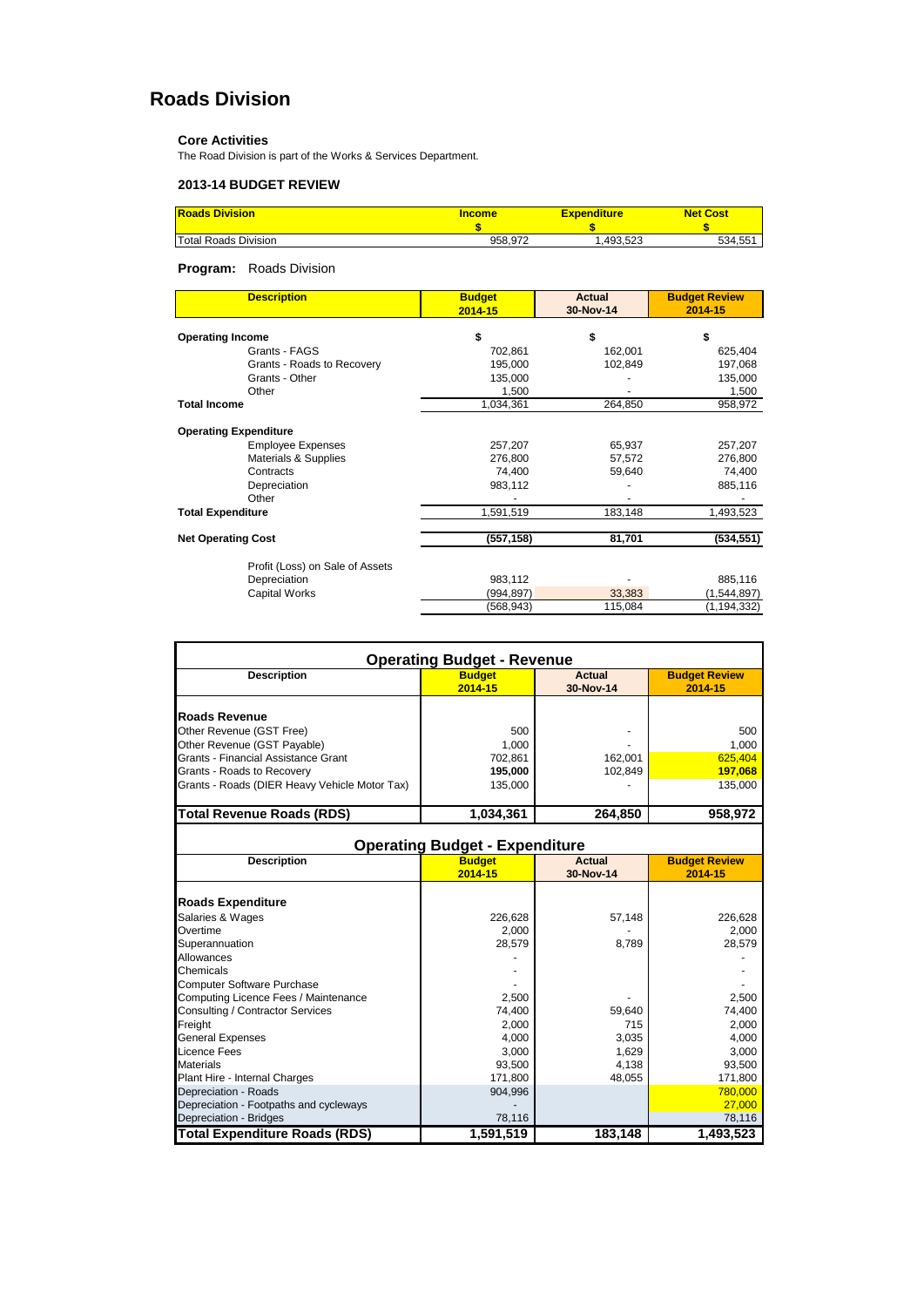## **Waste Management Division**

### **Core Activities**

The Waste Management Division is part of the Works & Services Department and is responsible for Whitemark, Lady Barron & CBI Tips as well waste transfer sites.

### **2013-14 BUDGET REVIEW**

| <b>Waste Management Division</b> | <b>Income</b> | <b>Expenditure</b> | <b>Net Cost</b> |
|----------------------------------|---------------|--------------------|-----------------|
|                                  |               |                    |                 |
| Total Waste Management Division  | 174.740       | 208,947            | 34.207          |

### **Program:** Waste Management Division

| <b>Description</b>              | <b>Budget</b><br>2014-15 | <b>Actual</b><br>30-Nov-14 | <b>Budget Review</b><br>2014-15 |
|---------------------------------|--------------------------|----------------------------|---------------------------------|
| <b>Operating Income</b>         | \$                       | \$                         | \$                              |
| Rates                           | 173,751                  | 174,740                    | 174,740                         |
| User Charges                    |                          |                            |                                 |
| Grants                          |                          |                            |                                 |
| Other                           |                          |                            |                                 |
| <b>Total Income</b>             | 173,751                  | 174,740                    | 174,740                         |
| <b>Operating Expenditure</b>    |                          |                            |                                 |
| <b>Employee Expenses</b>        | 92,635                   | 20,317                     | 92,635                          |
| Materials & Supplies            | 94,812                   | 10,151                     | 94,812                          |
| Contracts                       | 15,000                   |                            | 15,000                          |
| Depreciation                    |                          |                            | 6,500                           |
| Other                           |                          |                            |                                 |
| <b>Total Expenditure</b>        | 202,447                  | 30,469                     | 208,947                         |
| <b>Net Operating Cost</b>       | (28, 696)                | 144,272                    | (34, 207)                       |
| Profit (Loss) on Sale of Assets |                          |                            |                                 |
| Depreciation                    |                          |                            | 6,500                           |
| Capital Works                   | (181,262)                | 14,253                     | (181, 262)                      |
|                                 | (209, 958)               | 158,525                    | (208, 969)                      |

| <b>Operating Budget - Revenue</b>                                                               |                                       |                            |                                 |
|-------------------------------------------------------------------------------------------------|---------------------------------------|----------------------------|---------------------------------|
| <b>Description</b>                                                                              | <b>Budget</b><br>2014-15              | <b>Actual</b><br>30-Nov-14 | <b>Budget Review</b><br>2014-15 |
| <b>Waste Management Revenue</b><br>Rates - Waste Management - All<br><b>Waste Disposal Fees</b> | 173,751                               | 174,740                    | 174,740                         |
| <b>Total Revenue Waste Mgt Dvn</b>                                                              | 173,751                               | 174,740                    | 174.740                         |
|                                                                                                 | <b>Operating Budget - Expenditure</b> |                            |                                 |
| <b>Description</b>                                                                              | <b>Budget</b><br>2014-15              | <b>Actual</b><br>30-Nov-14 | <b>Budget Review</b><br>2014-15 |
| <b>Waste Management Expenditure</b>                                                             |                                       |                            |                                 |
| Salaries & Wages                                                                                | 68,734                                | 15,897                     | 68,734                          |
| Overtime                                                                                        | 15,309                                | 1,338                      | 15,309                          |
| Superannuation                                                                                  | 8,592                                 | 3,082                      | 8,592                           |
| Cleaning                                                                                        | 500                                   |                            | 500                             |
| Computer Hardware Purchase                                                                      |                                       |                            |                                 |
| Consulting / Contractor Services                                                                | 15,000                                |                            | 15,000                          |
| Energy (Gas & Electricity)                                                                      |                                       |                            |                                 |
| Freight                                                                                         | 2,500                                 | 1,730                      | 2,500                           |
| <b>General Expenses</b>                                                                         | 21,500                                | 47                         | 21,500                          |
| Insurance - General                                                                             | 112                                   | 112                        | 112                             |
| Licence Fees                                                                                    | 4,500                                 | 1,483                      | 4,500                           |
| <b>Materials</b>                                                                                | 4,000                                 | 115                        | 4,000                           |
| <b>Printing and Stationery</b>                                                                  | 500                                   |                            | 500                             |
| Plant Hire - Internal charges                                                                   | 48,700                                | 6,665                      | 48,700                          |
| <b>Tip Rehabilitation</b>                                                                       | 10,000                                |                            | 10,000                          |
| <b>Travel Expenses</b>                                                                          | 2,500                                 |                            | 2,500                           |
| All Other Expenses                                                                              |                                       |                            |                                 |
| Depreciation - Waste Management                                                                 |                                       |                            | 6,500                           |
| <b>Total Expenditure Waste Mgt Dvn</b>                                                          | 202,447                               | 30,469                     | 208,947                         |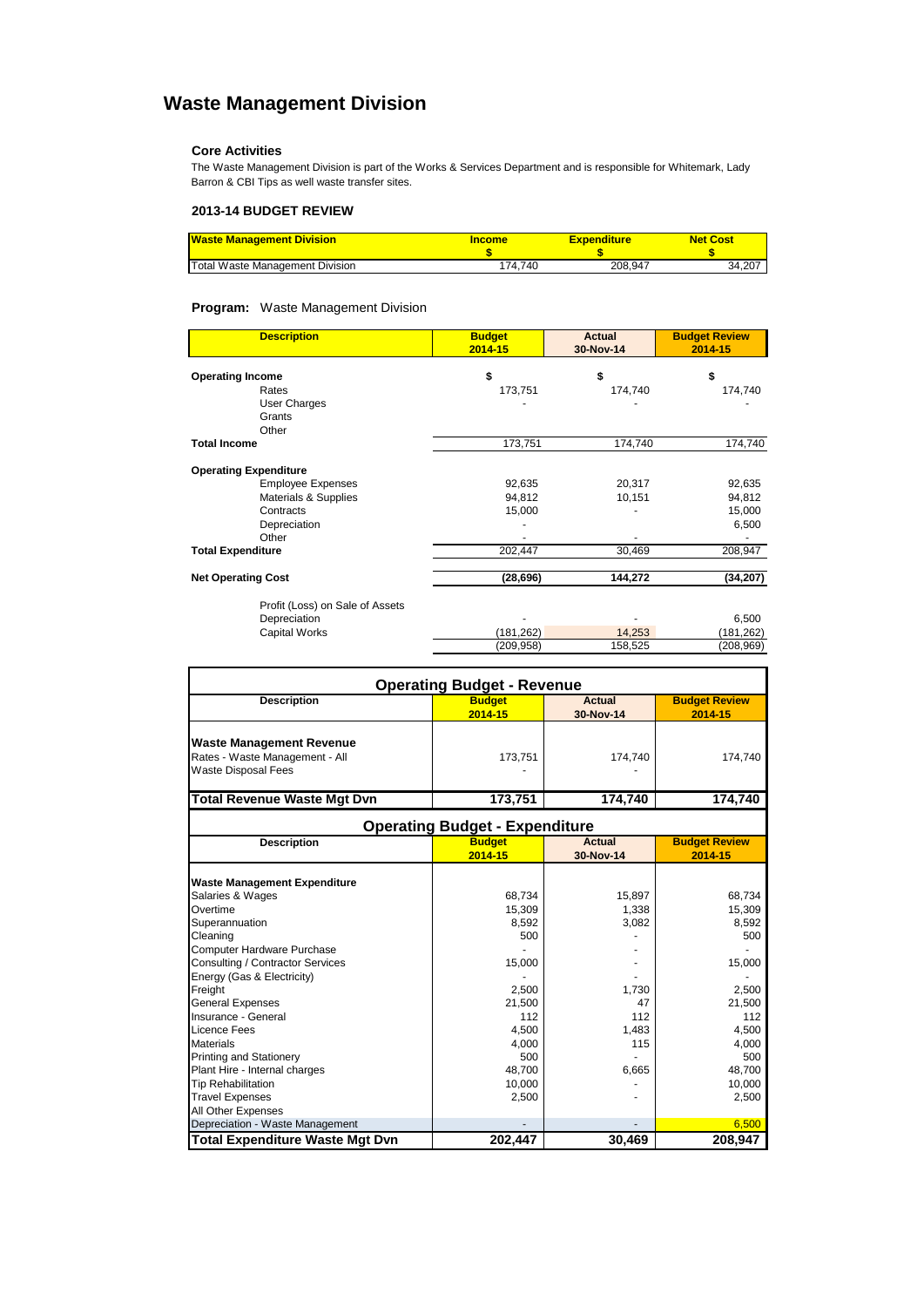### **Town Maintenance Division**

**Core Activities** This Division provides for the maintenance and management of Council's properties and facilities (buildings, parks & reserves), Funeral Services & Cementry maintenance.

### **2013-14 BUDGET REVIEW**

| <b>Town Maintenance Division</b> | Income | <b>Expenditure</b> | <b>Net Cost</b> |
|----------------------------------|--------|--------------------|-----------------|
| Total Town Maintenance Division  | 72.610 | 17.982             | 345.372         |

#### **Program :** Town Maintenance Division

| <b>Description</b>              | <b>Budget</b><br>2014-15 | <b>Actual</b><br>30-Nov-14 | <b>Budget Review</b><br>2014-15 |
|---------------------------------|--------------------------|----------------------------|---------------------------------|
| <b>Operating Income</b>         | \$                       | \$                         | \$                              |
| Rates                           |                          |                            |                                 |
| User Charges                    | 52,974                   | 21,140                     | 62,610                          |
| Grants - Capital                |                          |                            |                                 |
| Other                           | 10,000                   | 4,335                      | 10,000                          |
| <b>Total Income</b>             | 62,974                   | 25,476                     | 72,610                          |
| <b>Operating Expenditure</b>    |                          |                            |                                 |
| <b>Employee Expenses</b>        | 98,497                   | 45,639                     | 98,497                          |
| <b>Materials &amp; Supplies</b> | 159,985                  | 34,282                     | 159,985                         |
| Contracts                       | 50,000                   | 5,457                      | 50,000                          |
| Depreciation                    | 70,500                   |                            | 109,500                         |
| Other                           |                          |                            |                                 |
| <b>Total Expenditure</b>        | 378,982                  | 85,377                     | 417,982                         |
| <b>Net Operating Cost</b>       | (316,008)                | (59, 901)                  | (345, 372)                      |
| Profit (Loss) on Sale of Assets |                          |                            |                                 |
| Depreciation                    | 70,500                   |                            | 109,500                         |
| <b>Capital Works</b>            | (867, 240)               | 200,100                    | (892, 476)                      |
|                                 | (1,112,748)              | 140,199                    | (1, 128, 348)                   |

| <b>Operating Budget - Revenue</b>           |               |           |                      |
|---------------------------------------------|---------------|-----------|----------------------|
| <b>Description</b>                          | <b>Budget</b> | Actual    | <b>Budget Review</b> |
|                                             | 2014-15       | 30-Nov-14 | 2014-15              |
| <b>Town Maintenance Revenue</b>             |               |           |                      |
| Other Revenue (GST Free)                    | 8,000         | 3,623     | 8,000                |
| Other Revenue (GST Payable)                 | 2,000         | 713       | 2,000                |
| Flinders Arts & Entertainment Centre - Hire | 2,000         |           | 2,000                |
| Meeting Room & Facilities Hire              | 1,650         |           | 1,650                |
| <b>Equipment Hire</b>                       | 200           | 29        | 200                  |
| Hall & Sports Stadiums Hire                 | 200           | 505       | 200                  |
| Cemetery Fees - Burials & Other             | 38,000        | 15,869    | 38,000               |
| Cemetery- Other Fees                        |               |           |                      |
| Rent Received - Buildings                   | 364           | 238       | 10,000               |
| <b>Staff Housing Rent</b>                   | 10.560        | 4,500     | 10,560               |
| Grants - Other Capital                      |               |           |                      |
| <b>Total Revenue (TMT)</b>                  | 62,974        | 25,476    | 72,610               |
| <b>Operating Budget - Expenditure</b>       |               |           |                      |

| Operating Budget - Experimente         |               |               |                      |
|----------------------------------------|---------------|---------------|----------------------|
| <b>Description</b>                     | <b>Budget</b> | <b>Actual</b> | <b>Budget Review</b> |
|                                        | 2014-15       | 30-Nov-14     | 2014-15              |
|                                        |               |               |                      |
| <b>Town Maintenance Expenditure</b>    |               |               |                      |
| Salaries & Wages                       | 85,775        | 40,446        | 85,775               |
| Overtime                               | 2,000         | 124           | 2,000                |
| Superannuation                         | 10,722        | 4,949         | 10,722               |
| Allowances                             |               |               |                      |
| Training                               | 250           | 120           | 250                  |
| Advertising                            | 2,080         | 148           | 2,080                |
| Analysis & Environmental Sampling Fees | 100           |               | 100                  |
| Cleaning                               | 1,100         | 224           | 1,100                |
| Consulting / Contractor Services       | 50,000        | 5,457         | 50,000               |
| Energy (Gas & Electricity)             | 25,000        | 6,758         | 25,000               |
| <b>Fire Service Levy</b>               |               |               |                      |
| Freight                                | 2,000         | 1,258         | 2,000                |
| <b>General Expenses</b>                | 70,000        | 7,218         | 70,000               |
| Insurance - General                    | 28,905        | 12,329        | 28,905               |
| Leases                                 | 300           |               | 300                  |
| Licence Fees                           |               |               |                      |
| <b>Materials</b>                       | 11,200        | 543           | 11,200               |
| <b>Property Maintenance</b>            |               |               |                      |
| Plant Hire - Internal charges          | 14,050        | 4,556         | 14,050               |
| Security & Fire Prevention             |               |               |                      |
| Subscriptions/Publications             |               |               |                      |
| <b>Travel Expenses</b>                 | 5.000         | 1,248         | 5,000                |
| Depreciation - Building                | 67,000        |               | 62,000               |
| Depreciation - Leasehold Improvements  |               |               | 44,000               |
| Depreciation - Plant & Equipment       | 3,500         |               | 3,500                |
| <b>Total Expenditure (TMT)</b>         | 378,982       | 85,377        | 417,982              |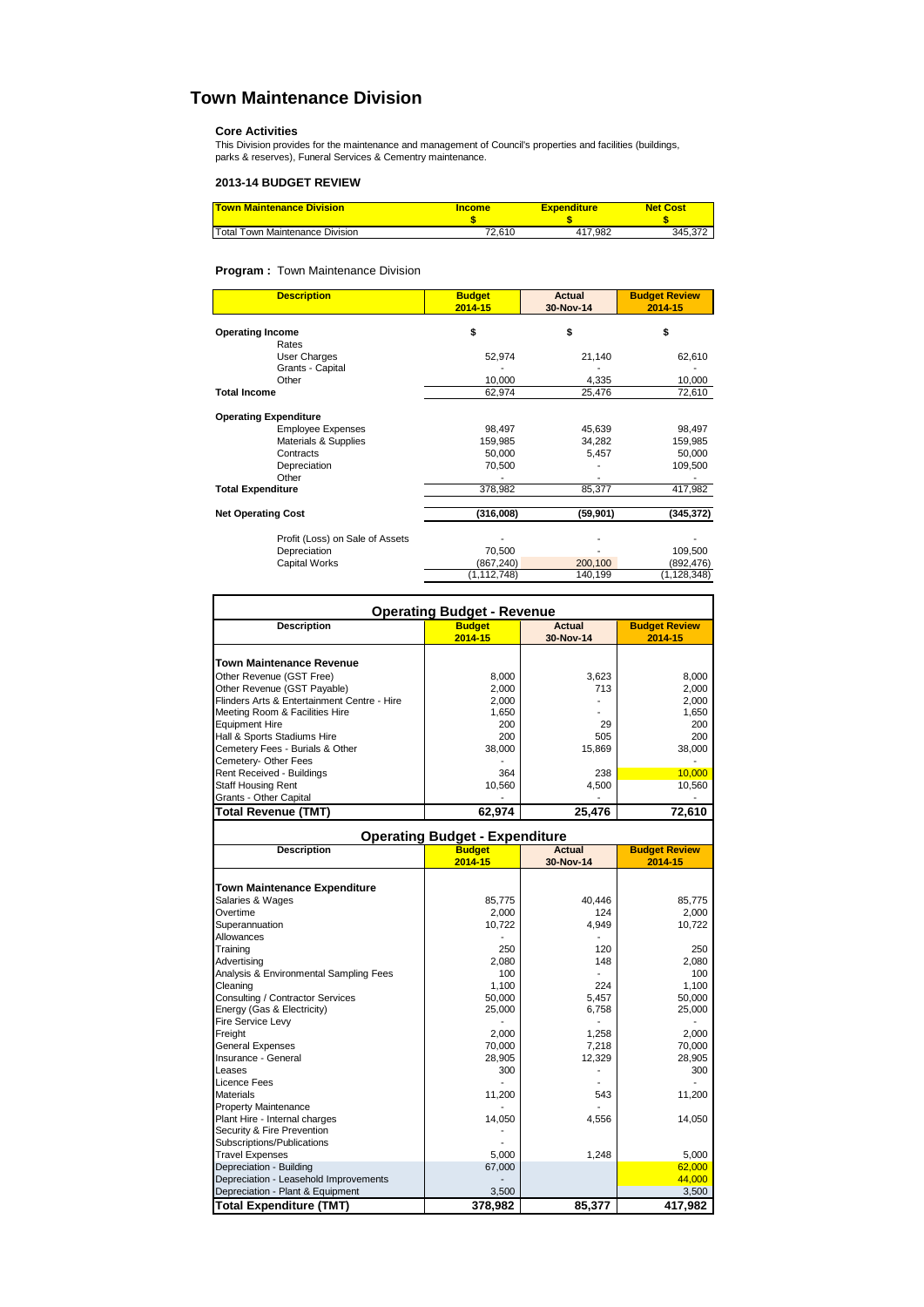## **Development Services Division**

**Core Activities**<br>
The Development Services Division is responsible for the following areas:<br>
- Animal Control<br>
- Building<br>
- Environmental Health<br>
- Planning

- - -

### **2013-14 BUDGET REVIEW**

| <b>Development Services</b><br><b>Division</b> | <b>Income</b> | <b>Expenditure</b> | <b>Net Cost</b> |
|------------------------------------------------|---------------|--------------------|-----------------|
| Animal Control                                 | 3.300         | 5.050              | 1,750           |
| <b>Building</b>                                | 26.215        | 133.348            | 107,133         |
| <b>Environmental Health</b>                    | 8.800         | 48,528             | 39,728          |
| Planning                                       | 71.000        | 67.798             | (3,203)         |
| Strategic Planning                             | 50.000        | 111.810            | 61,810          |
| Total Public Health, Safety & Env. Division    | 159.315       | 366.533            | 207.218         |

### **Program:** Development Services Division

| <b>Description</b>              | <b>Budget</b><br>2014-15 | <b>Actual</b><br>30-Nov-14 | <b>Budget Review</b><br>2014-15 |
|---------------------------------|--------------------------|----------------------------|---------------------------------|
| <b>Operating Income</b>         | \$                       | \$                         | \$                              |
| User Charges                    | 107,915                  | 41,009                     | 107,915                         |
| <b>Reimbursements</b>           |                          |                            |                                 |
| Grants                          |                          | 50,000                     | 50,000                          |
| Other                           | 1,400                    | 2,162                      | 1,400                           |
| <b>Total Income</b>             | 109,315                  | 93,171                     | 159,315                         |
| <b>Operating Expenditure</b>    |                          |                            |                                 |
| <b>Employee Expenses</b>        | 210,449                  | 65,168                     | 210,748                         |
| Materials & Supplies            | 49,035                   | 23,922                     | 71,035                          |
| Contracts                       | 94,750                   | 22,514                     | 94,750                          |
| Other                           |                          |                            |                                 |
| <b>Total Expenditure</b>        | 354,234                  | 111,604                    | 376,533                         |
| <b>Net Operating Cost</b>       | (244, 919)               | (18, 433)                  | (217, 218)                      |
| Profit (Loss) on Sale of Assets |                          |                            |                                 |
| Depreciation                    |                          |                            |                                 |
| Capital Works                   |                          |                            |                                 |
|                                 | (244, 919)               | (18, 433)                  | (217, 218)                      |

| <b>Operating Budget - Revenue</b>                  |               |               |                      |
|----------------------------------------------------|---------------|---------------|----------------------|
| <b>Description</b>                                 | <b>Budget</b> | <b>Actual</b> | <b>Budget Review</b> |
|                                                    | 2014-15       | 30-Nov-14     | 2014-15              |
| <b>Development Services Division</b>               |               |               |                      |
| <b>Animal Control</b>                              |               |               |                      |
| Kennel Licences                                    |               |               |                      |
| Dog Registration Fees                              | 3,000         | 4,037         | 3,000                |
|                                                    | 300           | 586           | 300                  |
| Dog Fines etc.                                     |               |               |                      |
| <b>Subtotal Animal Control (ANI)</b>               | 3,300         | 4,623         | 3,300                |
| <b>Building</b>                                    |               |               |                      |
| <b>Additional Inspections</b>                      | 215           |               | 215                  |
| <b>B.C.I. Training Levy</b>                        | 1,250         | 2,272         | 1,250                |
| <b>Building Levy (Justice Dept)</b>                | 550           | 1,123         | 550                  |
| <b>Building Fees</b>                               | 8,750         | 3,900         | 8,750                |
| <b>Plumbing Fees</b>                               | 7,000         | 1,350         | 7,000                |
| <b>Special Plumbing Fees</b>                       | 3,250         |               | 3,250                |
| Permit Authority Fee                               | 5,200         | 1,940         | 5,200                |
| <b>Subtotal Building (BLD)</b>                     | 26,215        | 10.585        | 26,215               |
| <b>Environmental Health</b>                        |               |               |                      |
| Health Licence Fees and Fines                      | 450           |               | 450                  |
|                                                    | 5,100         | 3,770         | 5,100                |
| <b>Food Premises Registrations</b><br>Immunisation |               |               |                      |
| Place of Assembly Licences                         | 1,850         | 170           | 1,850                |
| Other Revenue (GST Free)                           | 1,350         | 200           | 1,350                |
| Other Revenue (GST Payable)                        | 50            | 1,962         | 50                   |
| Subtotal Environmental Health (ENV)                | 8,800         | 6,102         | 8.800                |
|                                                    |               |               |                      |
| Planning                                           |               |               |                      |
| Development Application Fees                       | 10,000        | 5,700         | 10,000               |
| <b>Subdivision Fees</b>                            | 11,000        | 2,160         | 11,000               |
| <b>Advertising Fee</b>                             | 16,500        | 3,636         | 16,500               |
| <b>Adhesion Orders</b>                             |               |               |                      |
| Ammendment to Planning Permit                      | 500           |               | 500                  |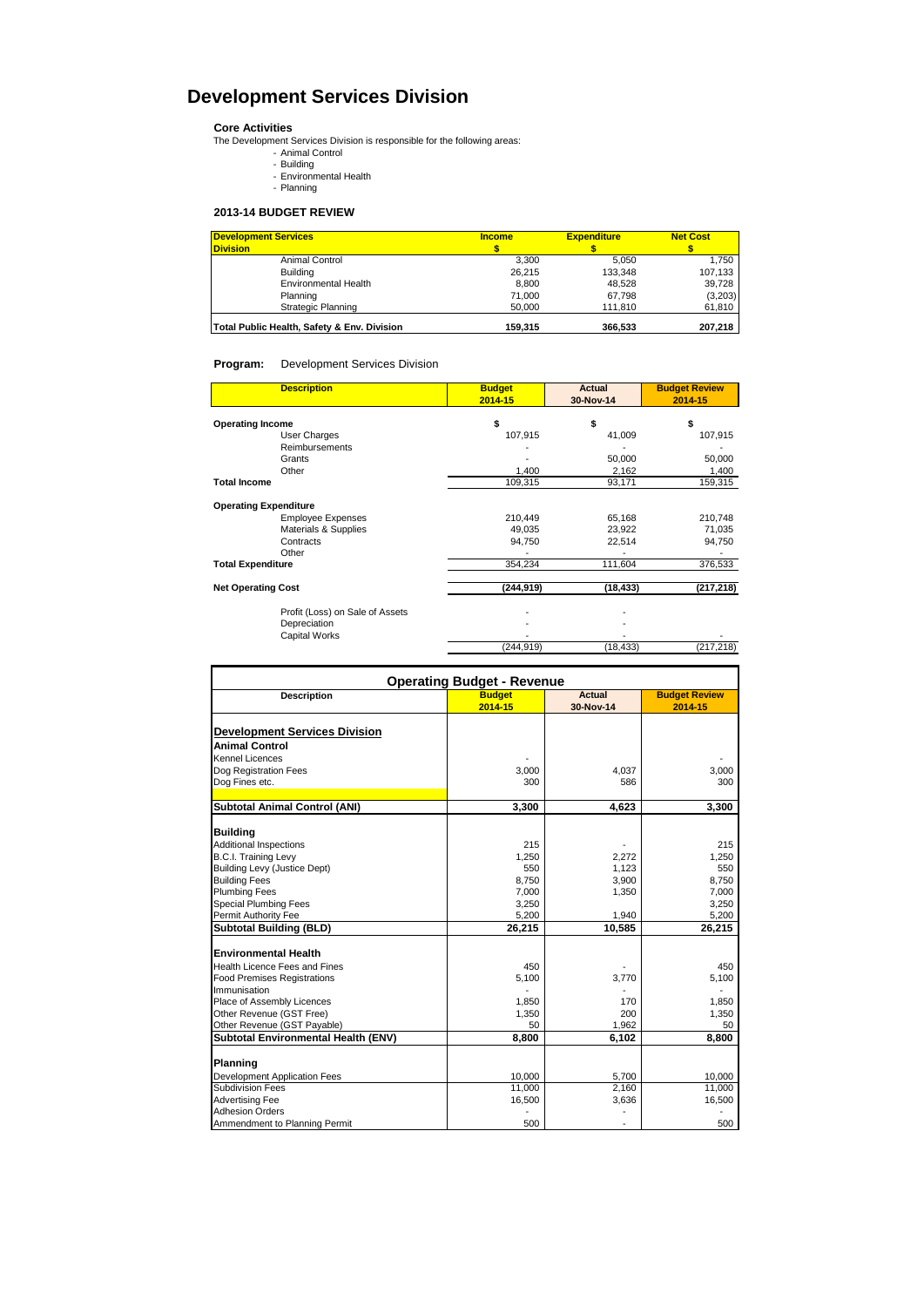| <b>Engineering Fees</b>                  |                                       |                          |                      |
|------------------------------------------|---------------------------------------|--------------------------|----------------------|
| Public Open Space Fees                   | 33,000                                | 10,365                   | 33,000               |
| Other Revenue (GST Payable)              |                                       |                          |                      |
| Subtotal Planning (PLN)                  | 71,000                                | 21,861                   | 71,000               |
|                                          |                                       |                          |                      |
| <b>Strategic Planning</b>                |                                       |                          |                      |
| Grants - Other Non Capital               |                                       | 50,000                   | 50,000               |
|                                          |                                       |                          |                      |
| Subtotal Strategic Planning              | $\overline{a}$                        | 50,000                   | 50,000               |
|                                          |                                       |                          |                      |
| Total Revenue Development Serv Division  | 109,315                               | 93,171                   | 159,315              |
|                                          |                                       |                          |                      |
|                                          | <b>Operating Budget - Expenditure</b> |                          |                      |
| <b>Description</b>                       | <b>Budget</b>                         | <b>Actual</b>            | <b>Budget Review</b> |
|                                          | 2014-15                               | 30-Nov-14                | 2014-15              |
|                                          |                                       |                          |                      |
| <b>Development Services Division</b>     |                                       |                          |                      |
|                                          |                                       |                          |                      |
| <b>Animal Control</b>                    |                                       |                          |                      |
| Advertising                              | 200                                   |                          | 200                  |
| Consulting / Contractor Services         | 3,500                                 |                          | 3,500                |
| <b>Materials</b>                         | 300                                   |                          | 300                  |
| Postage                                  | 200                                   | 23                       | 200                  |
| <b>Printing and Stationery</b>           | 250                                   |                          | 250                  |
| <b>Travel Expenses</b>                   | 600                                   |                          | 600                  |
| Subtotal Animal Control (ANI)            | 5,050                                 | 23                       | 5,050                |
|                                          |                                       |                          |                      |
| <b>Building</b>                          |                                       |                          |                      |
| Salaries & Wages                         | 33,540                                | 9,835                    | 33,540               |
| Superannuation                           | 4,193                                 | 1,261                    | 4,193                |
| Allowances                               | 50                                    |                          | 50                   |
| Training                                 | 2,500                                 | 500                      | 2,500                |
| <b>Conferences and Seminars</b>          | 750                                   | 500                      | 750                  |
| <b>Staff Amenities</b>                   | $\overline{\phantom{a}}$              |                          |                      |
| Analysis and Environmental Sampling Fees |                                       |                          |                      |
| Consultancy - Meander Valley Council     |                                       |                          |                      |
| Consulting / Contractor Services         | 21,250                                | 17.623                   | 71,250               |
| <b>General Expenses</b>                  | 500                                   | 3,330                    | 4,500                |
| Immunisations                            |                                       |                          |                      |
| Insurance - General                      | 415                                   | 415                      | 415                  |
| Ι<br>Legal Expenses                      |                                       |                          |                      |
| <b>Materials</b>                         | 100                                   | 7                        | 100                  |
| Postage                                  | 50                                    | 65                       | 50                   |
| Telephone incl Internet                  | 1,000                                 | 327                      | 1,000                |
| <b>Travel Expenses</b>                   | 5,000                                 | 6,076                    | 15,000               |
| <b>Subtotal Building (BLD)</b>           | 69,348                                | 39,940                   | 133,348              |
|                                          |                                       |                          |                      |
| Environmental Health                     |                                       |                          |                      |
| Salaries & Wages                         | 33,540                                | 9,775                    | 33,540               |
| Superannuation                           | 4,193                                 | 1,261                    | 4,193                |
| Allowances                               | 50                                    | $\overline{\phantom{a}}$ | 50                   |
| Training                                 | 1,000                                 | 255                      | 1,000                |
| Conferences and Seminars                 |                                       | $\overline{\phantom{a}}$ |                      |
| Uniforms & Protective Clothing           | 330                                   |                          | 330                  |
| <b>Staff Amenities</b>                   |                                       |                          |                      |
| Analysis and Environmental Sampling Fees | 250                                   |                          | 250                  |
| Computer Hardware Purchase               |                                       |                          |                      |
| <b>IT Expenses</b>                       | 500                                   | 474                      | 500                  |
| Consulting / Contractor Services         |                                       |                          |                      |
| Freight                                  | 150                                   | 49                       | 150                  |
| <b>General Expenses</b>                  | 1,400                                 | 1.686                    | 1,400                |
| Immunisations                            | 250                                   | 230                      | 250                  |
| Insurance - General                      | 415                                   | 415                      | 415                  |
| <b>Materials</b>                         | 500                                   |                          | 500                  |
| Postage                                  | 50                                    | 24                       | 50                   |
| Printing and Stationery                  | 100                                   | 11                       | 100                  |
| Subscriptions/Publications               | 800                                   | 221                      | 800                  |
| Telephone incl Internet                  | 1,000                                 | 327                      | 1,000                |
| <b>Travel Expenses</b>                   | 4,000                                 | 1,581                    | 4,000                |
| Subtotal Environmental Health (ENV)      | 48,528                                | 16,309                   | 48,528               |
|                                          |                                       |                          |                      |
| <b>Planning</b>                          |                                       |                          |                      |
| Salaries & Wages                         | 33.540                                | 8,058                    | 33.540               |
| Superannuation                           | 4,193                                 | 958                      | 4,193                |
| Allowances                               | 50                                    |                          | 50                   |
| <b>Conferences and Seminars</b>          | 750                                   | 1,000                    | 750                  |
| <b>Staff Amenities</b>                   |                                       |                          |                      |
| Advertising                              | 12,500                                | 2,571                    | 12,500               |
| Computer Software Purchase               |                                       |                          |                      |
| <b>IT Expenses</b>                       | 800                                   | $\overline{a}$           | 800                  |
| Consultancy - Meander Valley Council     |                                       |                          |                      |
| Consulting / Contractor Services         | 60,000                                | 4,891                    | 10,000               |
| General Expenses                         | 5,000                                 | $\overline{7}$           | 1,000                |
| Insurance - General                      | 415                                   | 415                      | 415                  |
| <b>Legal Expenses</b>                    | 1,000                                 |                          | 1,000                |
| <b>Materials</b>                         | 200                                   |                          | 200                  |
| <b>Planning Scheme Expenses</b>          |                                       |                          |                      |
| Postage                                  | 200                                   | 48                       | 200                  |
| Printing and Stationery                  | 50                                    | 147                      | 50                   |
| Plant Hire - Internal Charges            | 500                                   | 934                      | 500                  |
| <b>Relocation Expenses</b>               | ٠                                     |                          |                      |
| Subscriptions/Publications               | 100                                   | 390                      | 100                  |
| Telephone incl Internet                  | 1,000                                 | 327                      | 1,000                |
| <b>Travel Expenses</b>                   | 1,500                                 | 822                      | 1,500                |
| <b>Subtotal Planning (PLN)</b>           | 121,798                               | 20,567                   | 67,798               |
|                                          |                                       |                          |                      |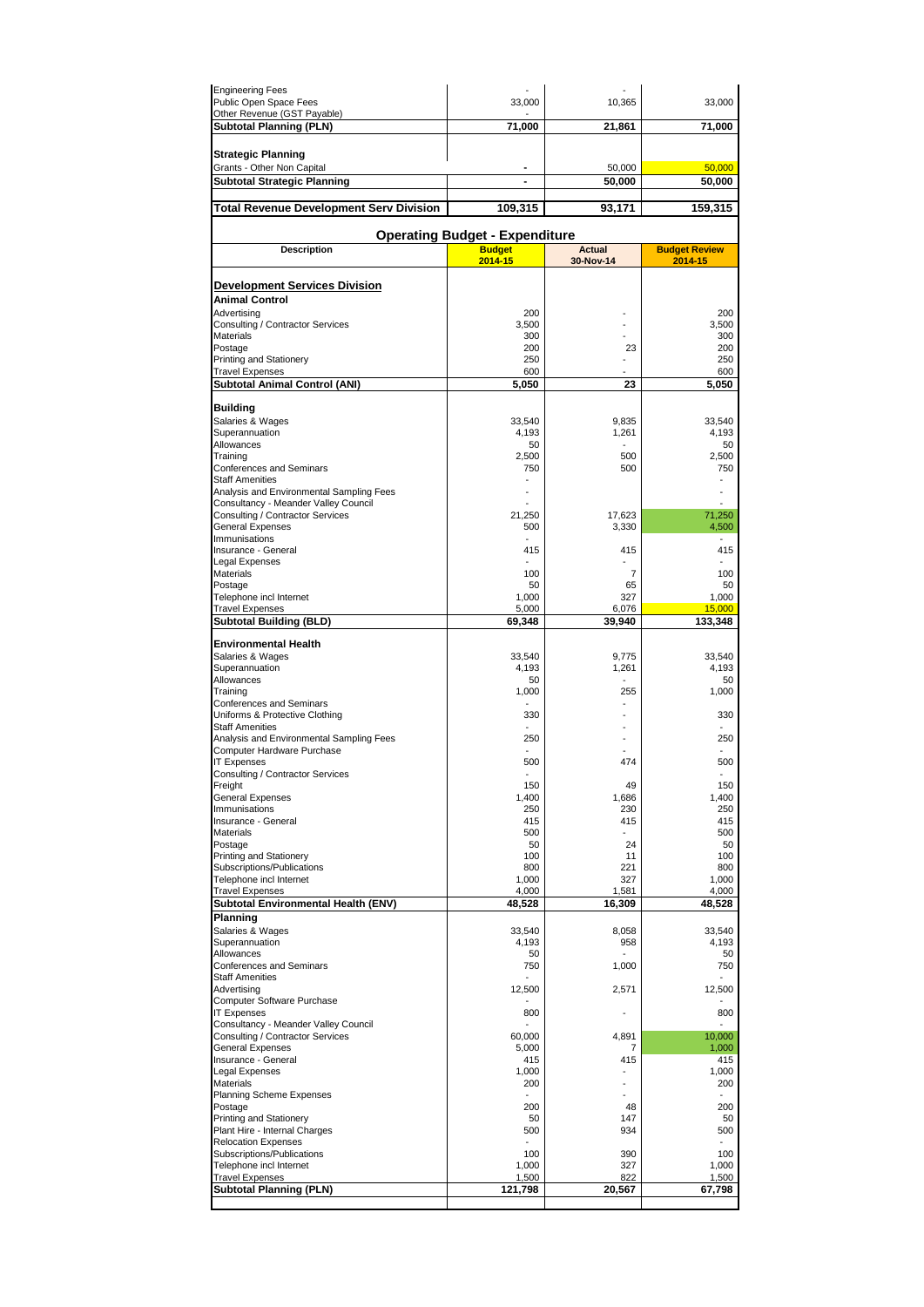| <b>Strategic Planning</b>                         |         |         |         |
|---------------------------------------------------|---------|---------|---------|
| Salaries & Wages                                  | 84,089  | 29,557  | 84,089  |
| Superannuation                                    | 10.511  | 3.728   | 10.511  |
| Training                                          |         | 100     |         |
| Uniforms                                          |         | 135     | 300     |
| Consulting / Contractor Services                  | 10.000  |         | 10,000  |
| <b>General Expenses</b>                           | 350     | 25      | 350     |
| <b>Planning Scheme Expenses</b>                   | 1,500   |         | 1,500   |
| <b>Printing and Stationery</b>                    | 500     | 9       | 500     |
| Telephone incl Internet                           | 1.560   | 636     | 1,560   |
| <b>Travel Expenses</b>                            | 1.000   | 575     | 3,000   |
| <b>Subtotal Strategic Planning (SPLN)</b>         | 109,510 | 34,766  | 111,810 |
| <b>Total Expenditure Development Ser Division</b> | 354.234 | 111,604 | 366,533 |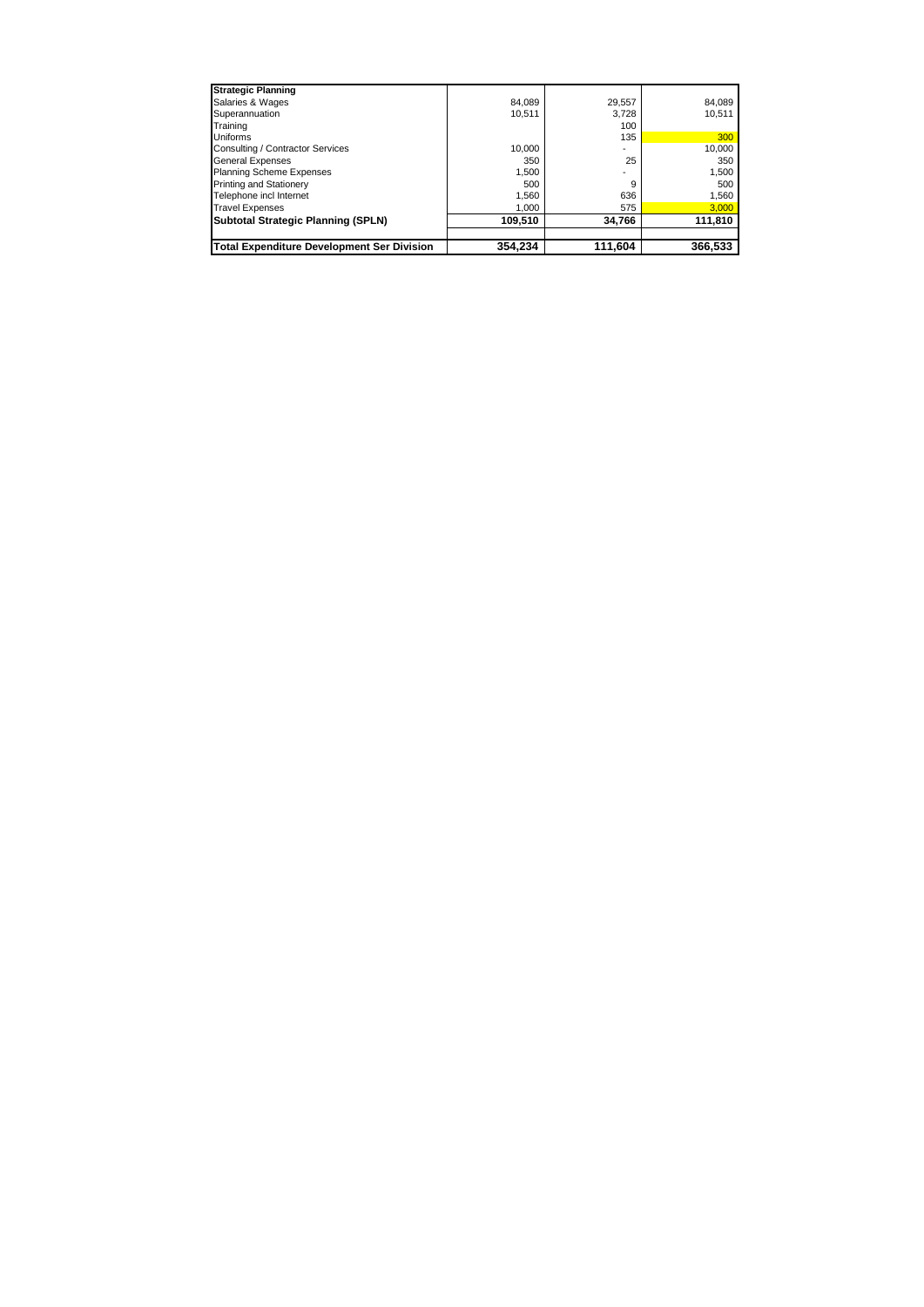### **Community & Economic Development Division**

**Core Activities** Community Development Division covers the following areas and is responsible for the leadership and management of following:-

Community & Economic Development (including Youth & Health) Natural Resource Management SES & Emergency Management

### **2013-14 BUDGET REVIEW**

| <b>Community Development Division</b> | <b>Income</b> | <b>Expenditure</b> | <b>Net Cost</b> |
|---------------------------------------|---------------|--------------------|-----------------|
| Community & Economic Development      | 182.123       | 483.178            | 301.055         |
| SES & Emergency Management            | 250           | 14.863             | 14.613          |
| <b>Total Community Development</b>    | 182.373       | 498.041            | 315.668         |

**Program :** Community & Economic Development Division

| <b>Description</b>              | <b>Budget</b> | <b>Actual</b> | <b>Budget Review</b> |
|---------------------------------|---------------|---------------|----------------------|
|                                 | $2014 - 15$   | 30-Nov-14     | 2014-15              |
| <b>Operating Income</b>         | \$            | \$            | \$                   |
| User Charges                    | 2,500         | 689           | 2,500                |
| <b>Reimbursements</b>           | 250           |               | 250                  |
| Grants                          | 305,447       | 123,043       | 176,023              |
| Grants - Capital                |               |               |                      |
| Other                           | 2,600         | 8,044         | 3,600                |
| <b>Total Income</b>             | 310,797       | 131,777       | 182,373              |
| <b>Operating Expenditure</b>    |               |               |                      |
| <b>Employee Expenses</b>        | 195,997       | 58,338        | 195,859              |
| Materials & Supplies            | 79,824        | 12,581        | 89,724               |
| Contracts                       | 164,058       | 3,909         | 164,058              |
| Other                           | 137,417       | 3,370         | 51,000               |
| <b>Total Expenditure</b>        | 577,296       | 78,198        | 500,641              |
| <b>Net Operating Cost</b>       | (266, 499)    | 53,578        | (318, 268)           |
| Profit (Loss) on Sale of Assets |               |               |                      |
|                                 |               |               |                      |
| Depreciation                    |               |               |                      |
| <b>Capital Works</b>            | (266, 499)    | 53,578        | (318, 268)           |
|                                 |               |               |                      |

| <b>Operating Budget - Revenue</b>                       |               |           |                      |
|---------------------------------------------------------|---------------|-----------|----------------------|
| <b>Description</b>                                      | <b>Budget</b> | Actual    | <b>Budget Review</b> |
|                                                         | 2014-15       | 30-Nov-14 | 2014-15              |
| <b>Community Development Revenue</b>                    |               |           |                      |
| Other Revenue (GST Free)                                | 93,924        | 2,445     | 5,500                |
| Other Revenue (GST Payable)                             | 2.600         | 5,599     | 3,600                |
| Grants - Recreational                                   |               |           |                      |
| Grants - Community Development                          |               |           |                      |
| Grants - Other Non Capital                              | 111.600       | 50.000    | 70,600               |
| Grants - Rural Primary Health Services (RPHS)           | 99,923        | 73.043    | 99,923               |
| Youth Program Contributions                             | 2.500         | 689       | 2,500                |
| <b>Subtotal Community &amp; Economic Development (0</b> | 310,547       | 131,777   | 182,123              |
| <b>SES &amp; Emergency Management Revenue</b>           |               |           |                      |
| <b>SES Contributions - MAIB Refunds</b>                 | 250           |           | 250                  |
| Grants - Other GST free grants (Non Capital)            |               |           |                      |
| <b>Subtotal SES &amp; Emergency Management (SES)</b>    | 250           |           | 250                  |
| <b>Total Revenue Community Development.</b>             | 310,797       | 131.777   | 182.373              |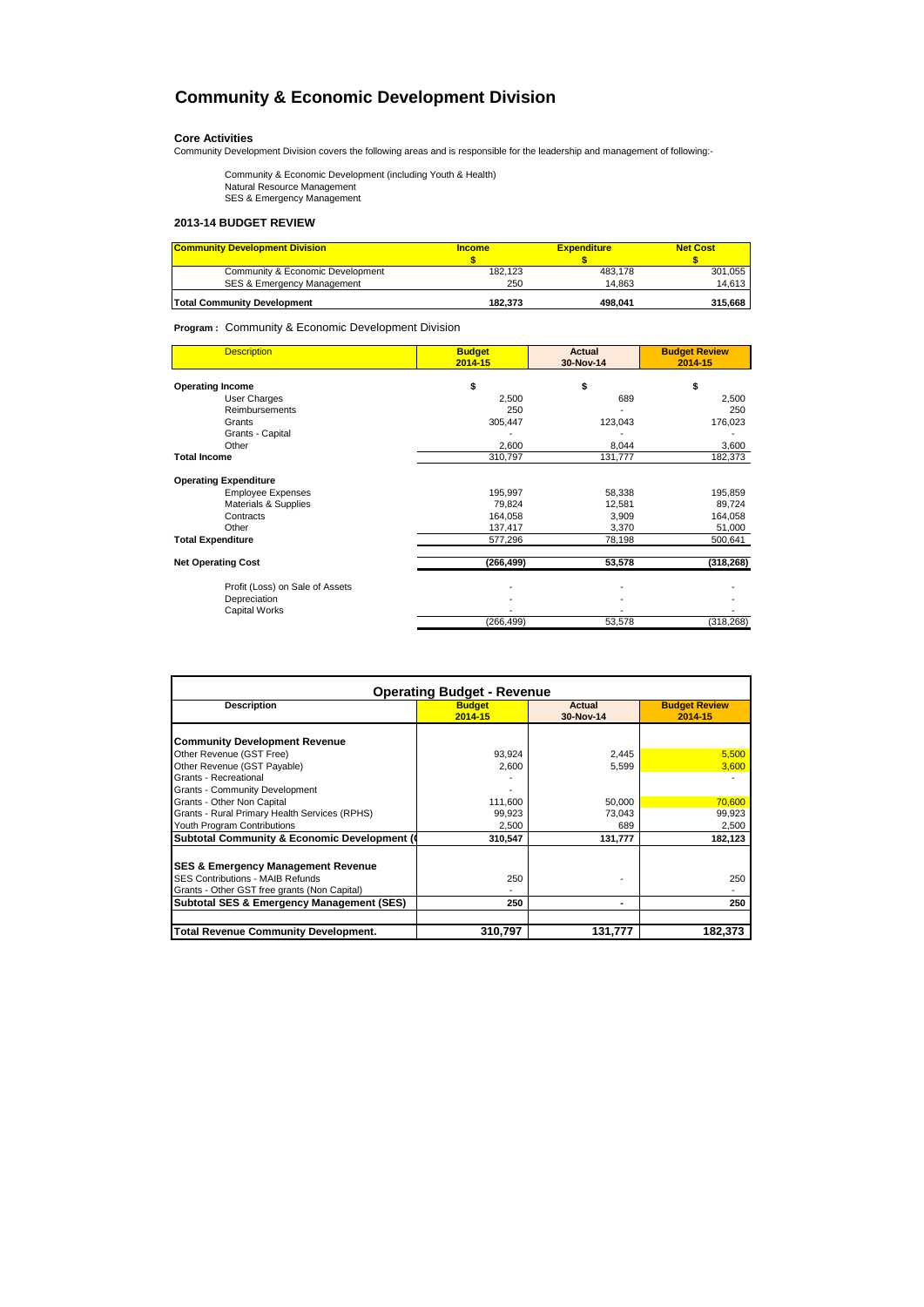| <b>Description</b>                                      | <b>Budget</b>  | <b>Actual</b>  | <b>Budget Review</b> |
|---------------------------------------------------------|----------------|----------------|----------------------|
|                                                         | 2014-15        | 30-Nov-14      | 2014-15              |
| <b>Community &amp; Economic Development Expenditure</b> |                |                |                      |
| Salaries & Wages                                        | 162,400        | 49.571         |                      |
| Overtime                                                | 2,000          | 119            |                      |
| Superannuation                                          | 20,300         | 6,147          |                      |
| Allowances                                              | 1,000          |                |                      |
| Training                                                | 1,500          | 91             |                      |
| Conferences and Seminars                                | 2,000          | $\overline{a}$ |                      |
| <b>Staff Amenities</b>                                  |                |                |                      |
| Uniforms                                                |                |                |                      |
| <b>Audit Fees</b>                                       | 300            | 382            |                      |
| Consulting / Contractor Services                        | 164,058        | 3.909          |                      |
| Freight                                                 | 500            | 179            |                      |
| General Expenses (including Programs)                   | 55.908         | 4.416          |                      |
| <b>Legal Expenses</b>                                   | 3,000          | 1,350          |                      |
| Materials                                               | 4,000          | 324            |                      |
| Postage                                                 | 600            | 202            |                      |
| Printing and Stationery                                 | 250            | 34             |                      |
| Plant Hire - Internal charges                           |                | 1,127          |                      |
| Subscriptions/Publications                              |                |                |                      |
| Telephone inc Fax & Internet                            | 3,500          | 1,232          |                      |
| <b>Travel Expenses</b>                                  | 4,000          | 1.382          |                      |
| <b>Events &amp; Promotion</b>                           | 132.417        | 3,370          |                      |
| Events & Promotion INKIND                               | 5,000          |                |                      |
|                                                         |                |                |                      |
| Subtotal Community & Economic Development (             | 562,733        | 73.835         | 483.178              |
|                                                         |                |                |                      |
| <b>SES &amp; Emergency Management Expenditure</b>       |                |                |                      |
| Salaries & Wages                                        | 7.746          | 2.248          |                      |
| Superannuation                                          | 1,051          | 253            |                      |
| Allowances                                              | $\overline{a}$ |                |                      |
| <b>Conferences and Seminars</b>                         |                |                |                      |
| Freight                                                 | 500            | 143            |                      |
| <b>General Expenses</b>                                 | 2.000          | 773            |                      |
| Insurance - General                                     | 316            | 316            |                      |
| Licence Fees                                            | 50             | 50             |                      |
| <b>Materials</b>                                        | 1,000          |                |                      |
| Motor vehicle repairs & maintenance                     |                |                |                      |
| Repairs - Plant and Equipment                           | $\overline{a}$ |                |                      |
| Security & Fire Prevention                              |                |                |                      |
| SES MAIB related expenditure                            | 500            |                |                      |
| <b>Travel Expenses</b>                                  | 1,500          | 581            |                      |
| Minor Plant Purchase (< \$100)                          | 200            |                |                      |
| Subtotal SES & Emergency Management (SES)               | 14,863         | 4,364          |                      |
|                                                         |                |                |                      |
|                                                         |                |                |                      |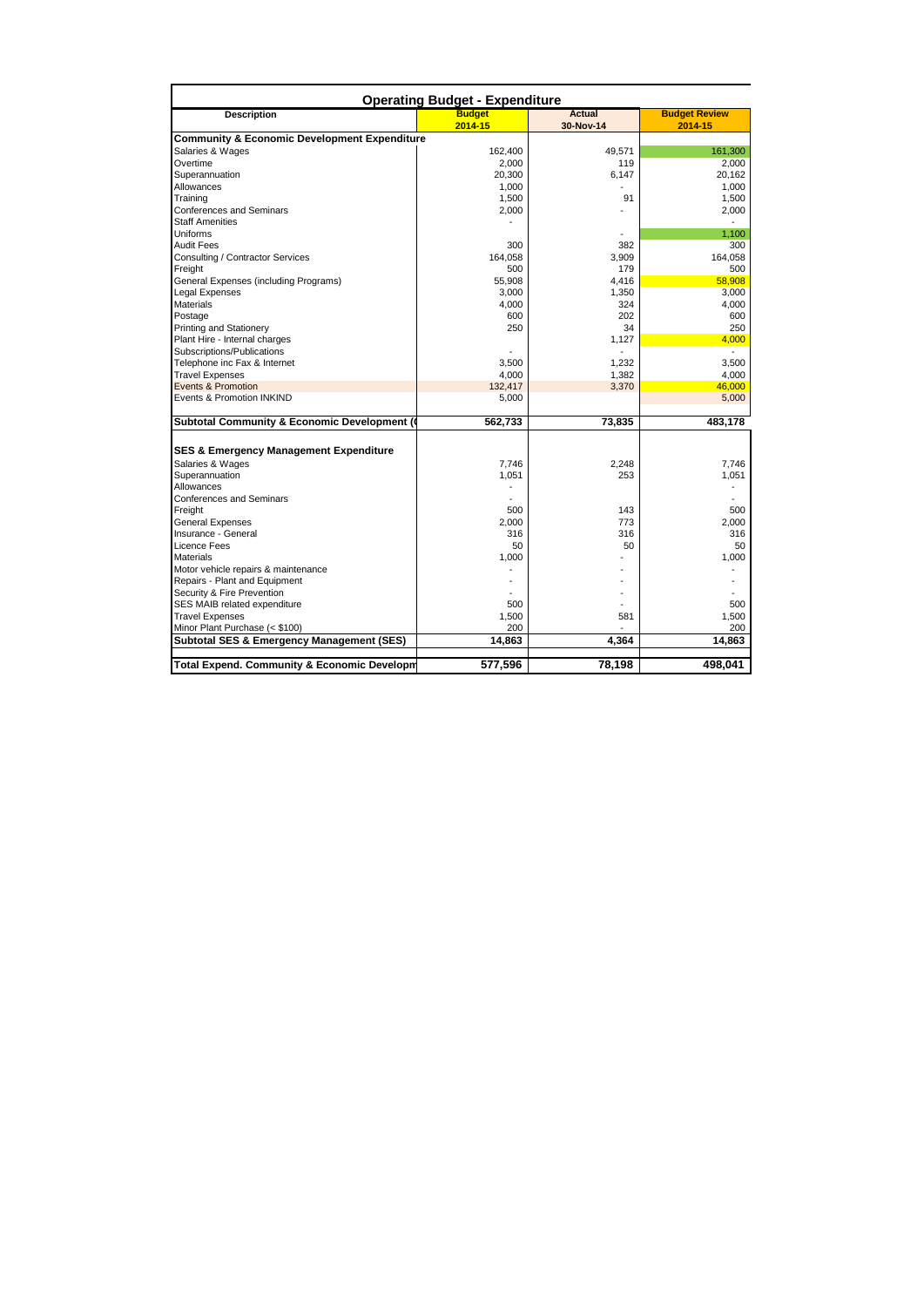## **Depot and Plant Division**

### **Core Activities**

 $\mathbf I$ 

The Depot and Plant Division is part of the Works & Services Department and covers the following areas: - Depot and Plant

- Private Works

### **2013-14 BUDGET REVIEW**

| <b>Depot and Plant Division</b>       | <b>Income</b> | <b>Expenditure</b> | <b>Net Cost</b> |
|---------------------------------------|---------------|--------------------|-----------------|
|                                       |               |                    |                 |
| Depot and Plant                       | 1.250         | 528.597            | 527.347         |
| Private Works                         | 331.293       | 136.479            | (194, 814)      |
| <b>Total Depot and Plant Division</b> | 332.543       | 665.076            | 332,533         |

### **Program:** Depot and Plant Division

| <b>Description</b>              | <b>Budget</b><br>2014-15 | <b>Actual</b><br>30-Nov-14 | <b>Budget Review</b><br>2014-15 |
|---------------------------------|--------------------------|----------------------------|---------------------------------|
| <b>Operating Income</b>         | \$                       | \$                         | \$                              |
| <b>User Charges</b>             | 331,293                  | 68,337                     | 331,293                         |
| <b>Reimbursements</b>           |                          |                            |                                 |
| Grants                          |                          |                            |                                 |
| Other                           | 1,250                    | 338                        | 1,250                           |
| <b>Total Income</b>             | 332,543                  | 68,676                     | 332,543                         |
| <b>Operating Expenditure</b>    |                          |                            |                                 |
| <b>Employee Expenses</b>        | 306,970                  | 105,229                    | 306,970                         |
| Materials & Supplies            | 86,106                   | 38,836                     | 83,606                          |
| Contracts                       | 21,500                   | 6,659                      | 21,500                          |
| Depreciation                    | 167,388                  |                            | 253,000                         |
| Other                           |                          |                            |                                 |
| <b>Total Expenditure</b>        | 581,964                  | 150,724                    | 665,076                         |
| <b>Net Operating Cost</b>       | (249, 421)               | (82, 049)                  | (332, 533)                      |
|                                 |                          |                            |                                 |
| Profit (Loss) on Sale of Assets |                          |                            |                                 |
| Depreciation                    | 167,388                  |                            | 253,000                         |
| Capital Works                   | (177,000)                | 142,305                    | (219, 305)                      |
|                                 | (259, 033)               | 60,256                     | (298, 838)                      |

| <b>Operating Budget - Revenue</b> |                          |                            |                                 |
|-----------------------------------|--------------------------|----------------------------|---------------------------------|
| <b>Description</b>                | <b>Budget</b><br>2014-15 | <b>Actual</b><br>30-Nov-14 | <b>Budget Review</b><br>2014-15 |
| Depot & Plant Revenue             |                          |                            |                                 |
| Other Revenue (GST Free)          | 1,000                    |                            | 1,000                           |
| Other Revenue (GST Payable)       | 250                      | 338                        | 250                             |
| <b>Materials Sales</b>            |                          |                            |                                 |
| Sale of Plant and Equipment       |                          |                            |                                 |
| Sub-total Depot & Plant (PLT)     | 1,250                    | 338                        | 1,250                           |
| <b>Private Works Revenue</b>      |                          |                            |                                 |
| Lady Barron Road - DOSG Contract  | 161,293                  | 43,018                     | 161,293                         |
| <b>Private Works Sales</b>        | 170,000                  | 25,319                     | 170,000                         |
| Sub-total Private Works (PVW)     | 331.293                  | 68.337                     | 331.293                         |
| Total Revenue Depot & Plant       | 332.543                  | 68,676                     | 332.543                         |

### **Operating Budget - Expenditure**

| <b>Description</b>          | . .<br>--- 9- -<br><b>Budget</b> | <b>Actual</b> | <b>Budget Review</b> |
|-----------------------------|----------------------------------|---------------|----------------------|
|                             |                                  |               |                      |
|                             | 2014-15                          | 30-Nov-14     | 2014-15              |
|                             |                                  |               |                      |
| Depot & Plant Expenditure   |                                  |               |                      |
| Salaries & Wages            | 177,058                          | 75,175        | 177,058              |
| Overtime                    | 500                              |               | 500                  |
| <b>Medical Costs</b>        | 500                              |               | 500                  |
| Superannuation              | 22.132                           | 8,455         | 22,132               |
| Allowances                  |                                  |               |                      |
| Training                    | 10,000                           |               | 10,000               |
| Conferences and Seminars    | 2,000                            |               | 2,000                |
| <b>Staff Amenities</b>      |                                  |               |                      |
| Advertising                 | 550                              |               | 550                  |
| Cleaning                    | 1,200                            | 897           | 1,200                |
| <b>Computer Consumables</b> | 500                              |               | 500                  |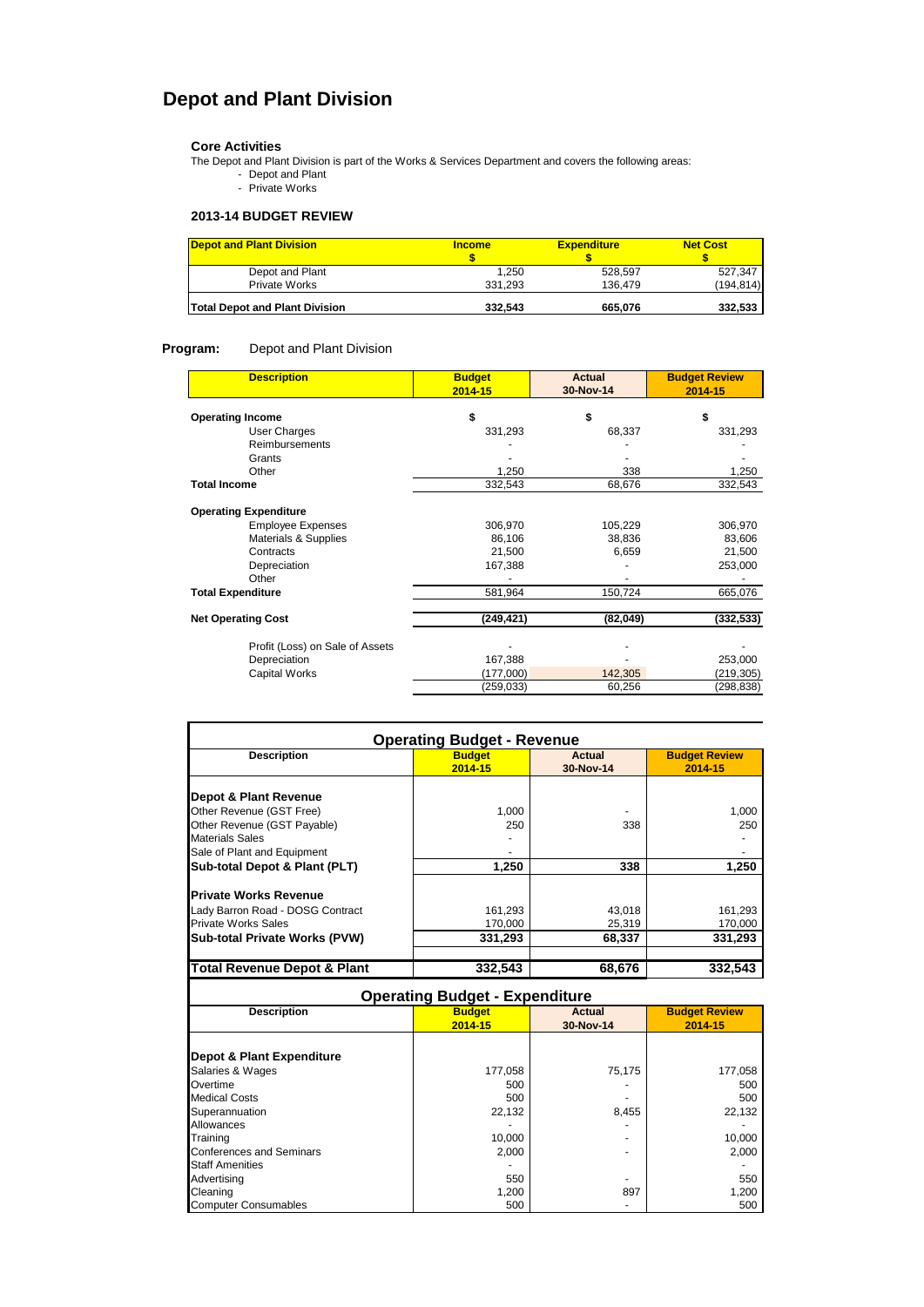| <b>Total Expenditure Depot &amp; Plant</b> | 581,964 | 150,724 | 665,076 |
|--------------------------------------------|---------|---------|---------|
|                                            |         |         |         |
| <b>Subtotal Private Works (PVW)</b>        | 138,980 | 51,643  | 136,479 |
| Telephone inc Fax, Internet, pagers        | 2,500   |         |         |
| Plant Hire - Internal Charges              | 15,000  | 13,325  | 15,000  |
| <b>Materials</b>                           | 10,000  | 7,835   | 10,000  |
| <b>General Expenses</b>                    | 500     | 1,481   | 500     |
| Freight                                    | 1,200   | 1,494   | 1,200   |
| Consulting / Contractor Services           | 3,000   | 5,910   | 3,000   |
| Analysis and Environmental Sampling Fees   |         |         |         |
| Allowances                                 | 11,000  | 5,473   | 11,000  |
| Superannuation                             | 10,587  | 1,996   | 10,587  |
| Overtime                                   | 500     | 197     | 500     |
| Salaries and Wages                         | 84,693  | 13,933  | 84,693  |
| <b>Private Works Expenditure</b>           |         |         |         |
| <b>Subtotal Depot &amp; Plant (PLT)</b>    | 442,984 | 99,081  | 528,597 |
| Depreciation - Plant & Equipment           | 155,388 |         | 245,000 |
| Depreciation - Building                    | 12,000  |         | 8,000   |
| Minor Plant Purchase (< \$100)             | 1,200   |         | 1,200   |
| <b>Travel Expenses</b>                     | 3,000   | 394     | 3,000   |
| Telephone incl Fax & Internet              | 2,675   | 761     | 2,675   |
| Security & Fire Prevention                 | 600     | 277     | 600     |
| Repairs - Plant and Equipment              | 6,000   | 1,764   | 6,000   |
| Plant Hire - Internal Charges              | 12,500  | 4,432   | 12,500  |
| Protective Clothing & Safety Equipment     | 2,500   | 864     | 2,500   |
| <b>Printing and Stationery</b>             | 500     | 107     | 500     |
| <b>Materials</b>                           | 6,000   | 2,336   | 6,000   |
| Insurance - General                        | 4,631   | 493     | 4,631   |
| <b>General Expenses</b>                    | 550     | 2,107   | 550     |
| Freight                                    | 2,000   | 272     | 2,000   |
| Energy (Gas & Electricity)                 | 500     |         | 500     |
| Consulting / Contractor Services           | 18,500  | 749     | 18,500  |